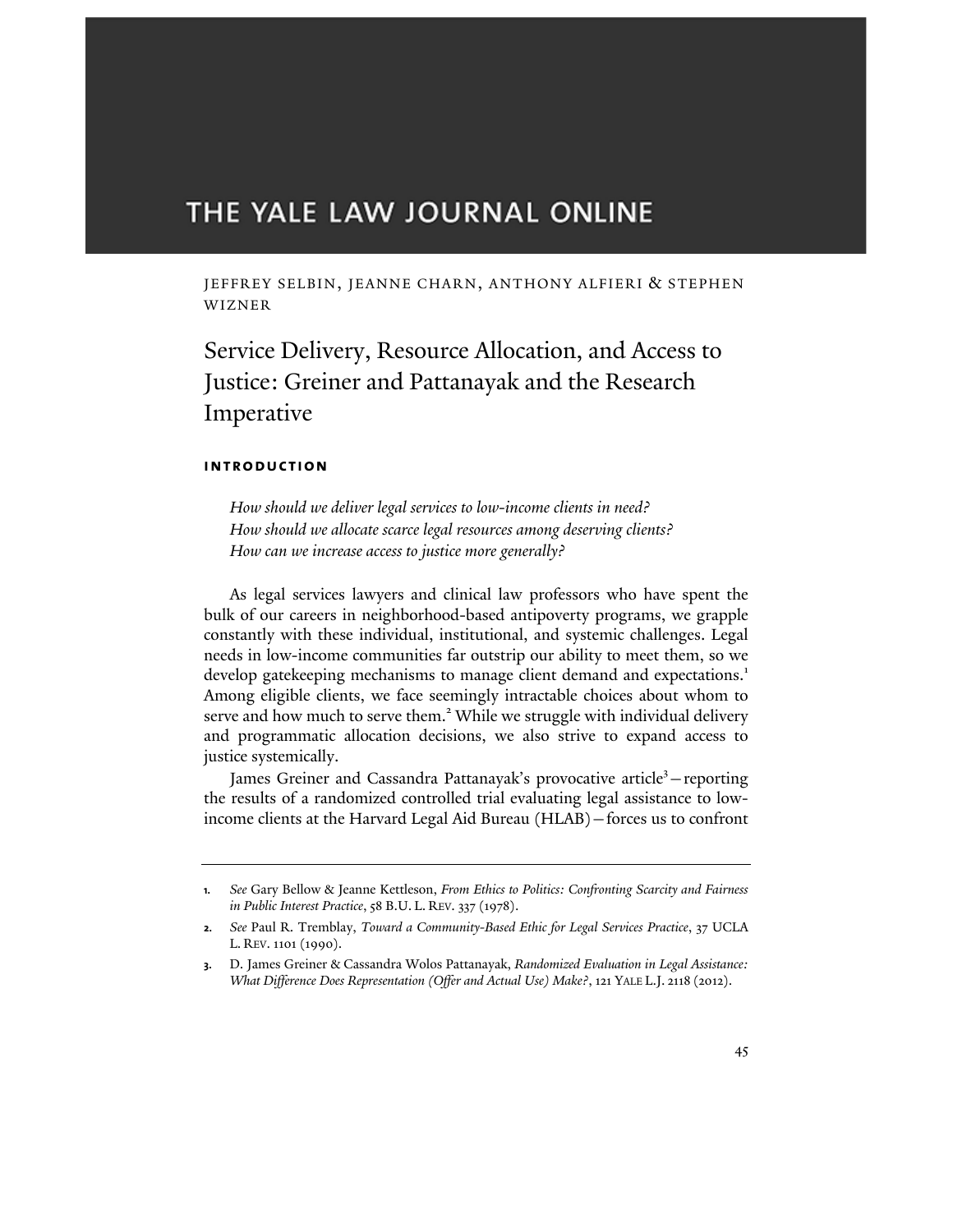how little we know about these questions. Studying the outcomes of appeals from initial denials of unemployment insurance (UI) benefit claims, they asked: what difference does legal representation make?<sup>4</sup> They find that "an offer of HLAB representation had no statistically significant effect on the probability that a claimant would prevail, but that the offer did delay the adjudicatory process."<sup>5</sup> That is, not only was an offer of legal assistance immaterial to the case outcome, but it may have harmed clients' interests.

In Part I of this Essay, we describe the Greiner and Pattanayak study and the skeptical reaction it initially received from many of our colleagues. We then offer a more optimistic reading. Building on this alternative reading, we argue in Part II that empirical research can inform service delivery, resource allocation, and access-to-justice questions. In fact, in light of the growing demand for legal services and shrinking supply, we contend that such research has become imperative. In Part III, we discuss recent developments in law schools, the professions, and policymaking that provide support, infrastructure, and incentives for such research. We conclude with a call for legal services lawyers and clinical law professors to embrace an expansive, empirical research agenda.

# **i. reading greiner and pattanayak**

Legal services lawyers, clinicians, and policymakers should read Greiner and Pattanayak's work with care.<sup>6</sup> The study cannot easily be dismissed on methodological grounds or because we do not like what it suggests about our work. At the same time, the study does not require us to surrender our belief in the efficacy of legal representation or to abandon the wisdom we have accumulated over decades of practice. Instead, it creates space for new ideas, debate, and action.

In this Part, we summarize the study's design, findings, and conjectures about causal mechanisms. Next, we offer a typology of some of the initial skeptical responses to the piece. We then turn to our own, more hopeful read of the study's findings. This view has been largely absent from early reactions and suggests the need for much more work of this kind.

**<sup>4.</sup>** *See id.* at 2121.

**<sup>5.</sup>** *Id.* at 2124.

**<sup>6.</sup>** Greiner and Pattanayak recommend the same caution. *See id.* at 2197.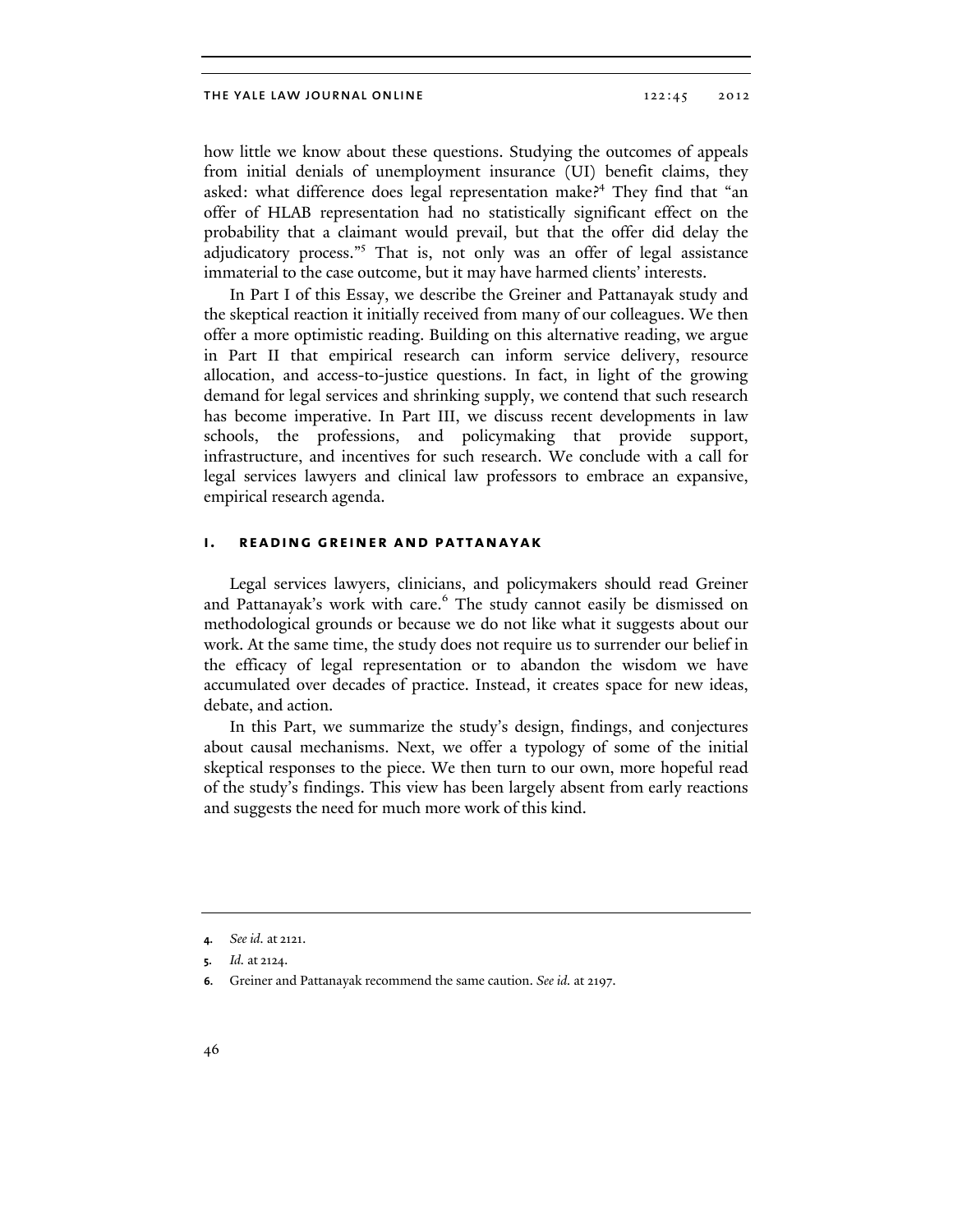## *A. The Study and Findings*

Greiner and Pattanayak measured the impact of offers of legal representation from the Harvard Legal Aid Bureau on unemployment insurance claimants.7 Under the supervision of clinical faculty, HLAB students represent claimants in first-level, de novo appeals of UI benefit denials before an administrative law judge. Students conduct intake by telephone, and demand for HLAB's UI services far exceeds capacity.<sup>8</sup> During the study, after confirming callers' general eligibility, students submitted potential UI clients to Greiner and Pattanayak for randomization.<sup>9</sup> On instruction from Greiner and Pattanayak within twenty-four hours of the initial conversation, students offered callers either representation or referral to other agencies.

Greiner and Pattanayak designed their study to measure the impact of representation by randomizing the only action within HLAB's control—the initial offer of representation. HLAB could not control who accepted its offer, who sought help elsewhere, or who decided to do nothing.<sup>10</sup> Over a period of almost two years, Greiner and Pattanayak randomized more than two hundred cases.11 They then compared case outcomes—specifically, benefits awards and adjudication time—between those claimants who were offered HLAB assistance (the treatment group) and those who were not (the control group). With respect to benefits, the treatment group prevailed no more frequently at hearings than the control group. However, claimants in the treatment group received their benefits decisions on average two weeks later than those in the

**<sup>7.</sup>** HLAB is a highly respected teaching clinic housed in one of the nation's elite law schools. It was founded by law students in 1913 and was one of the first law school clinics of any kind. *See* HARRY SANDICK & JOHN A. FREEDMAN, A HISTORY OF THE HARVARD LEGAL AID BUREAU 2-4 (1996); Greiner & Pattanayak, *supra* note 3, at 2140-42.

**<sup>8.</sup>** Greiner and Pattanayak imply that excessive client demand for services ethically justifies the use of randomization. *See* Greiner & Pattanayak, *supra* note 3, at 2122, 2141; *see also* D. James Greiner, Cassandra Wolos Pattanayak & Jonathan Hennessy, *The Limits of Unbundled Legal Assistance: A Randomized Study in a Massachusetts District Court and Prospects for the Future*, 126 HARV. L. REV. (forthcoming 2012) (manuscript at 47), http://ssrn.com/abstract =1948286 (explicitly stating that "oversubscription makes randomization easily permissible").

**<sup>9.</sup>** For details on the study's methodology, see Greiner & Pattanayak, *supra* note 3, at 2143-44. The research protocol, which contained client consent provisions, was approved by the Harvard University Institutional Review Board. *See id.* at 2143 n.95.

**<sup>10.</sup>** Greiner and Pattanayak devote an entire second introduction of the paper to defending this methodological choice. *See id.* at 2127-32.

**<sup>11.</sup>** *Id.* at 2144.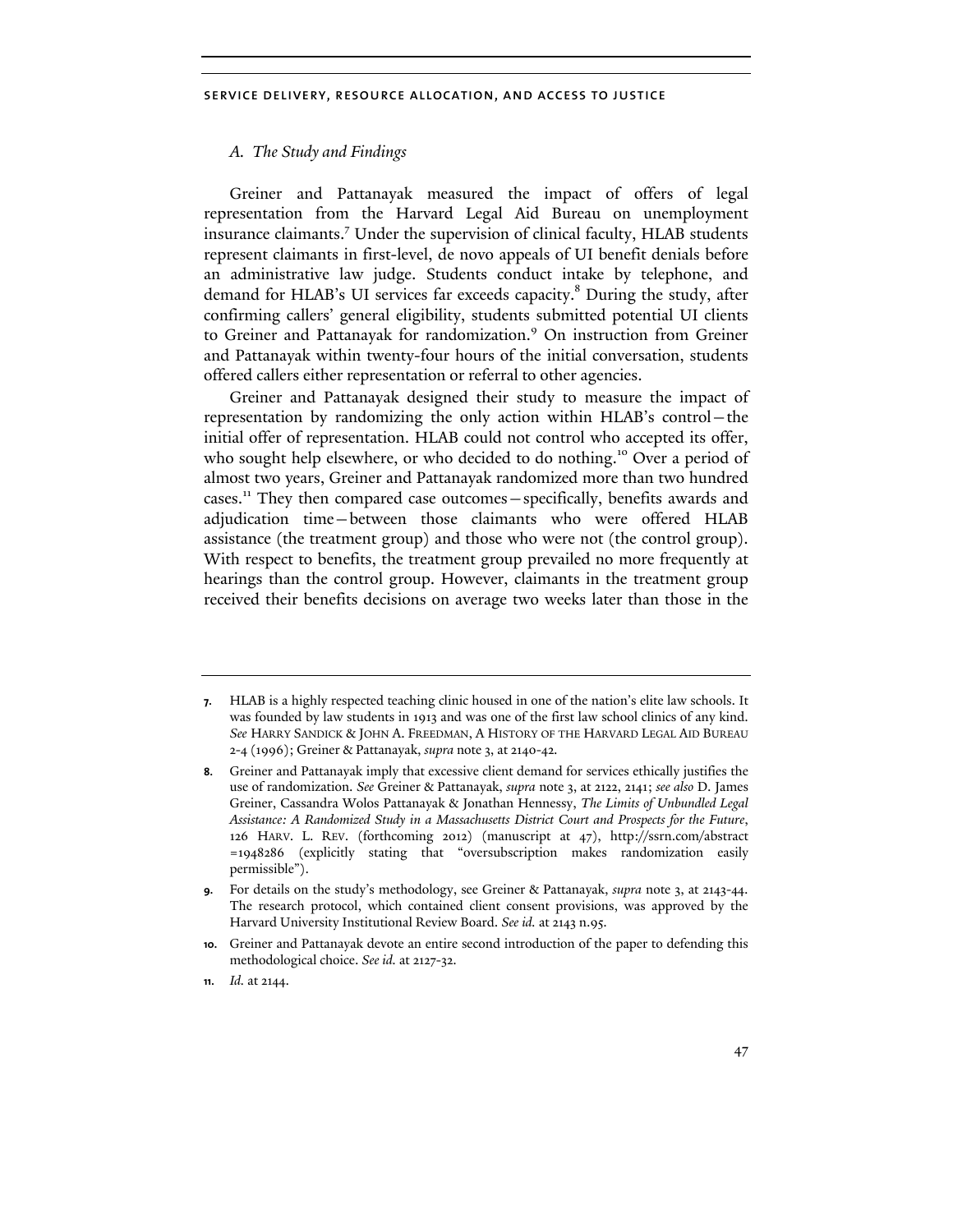control group.<sup>12</sup> In other words, claimants who received an offer of assistance from HLAB fared no better, and perhaps worse, than those who were turned away.

Greiner and Pattanayak considered a number of explanations for these findings. They convincingly reject two hypotheses: first, that low-quality (student) lawyering at HLAB was responsible for the results; and second, that turned-away claimants obtained help elsewhere at such a high rate that they were indistinguishable from HLAB-represented claimants.<sup>13</sup> They then identify three plausible explanations: first, that the strong personal characteristics or case merit of everyone who contacted HLAB muted differences between the treatment and control groups; second, that the special efforts of administrative law judges to assist self-represented claimants compensated for the lower rate of representation in the control group; and third, that the relative simplicity of the cases made them especially amenable to self-representation.<sup>14</sup> They conclude, however, "that without further study with different service providers and, perhaps, different study designs, we do not know which of these mechanisms (or something else we have not mentioned) is rendering an offer of representation unlikely to have resulted in a large effect on win/loss."15

#### *B. The Initial Response*

As observed more than forty years ago regarding the challenges of mounting an empirical research protocol to study the impact of lawyers in delinquency proceedings, "No professional group easily supports research which may cast a shadow over its fundamental beliefs and practices."<sup>16</sup> Greiner and Pattanayak's research findings challenge such deeply held beliefs, and the legal services and law school clinical communities responded swiftly and largely negatively to the study.<sup>17</sup> Despite longstanding critiques of deficiencies

- **14.** *See id.* at 2173-74.
- **15.** *Id.* at 2174.

**<sup>12.</sup>** *See id.* at 2153-54.

**<sup>13.</sup>** *See id.* at 2172-73.

**<sup>16.</sup>** Richard Schwartz, *Foreword* to W. VAUGHN STAPLETON & LEE E. TEITELBAUM, IN DEFENSE OF YOUTH: A STUDY OF THE ROLE OF COUNSEL IN AMERICAN JUVENILE COURTS, at ix, xii (1972). On the "deep resistance to the demystification of expertise," see DANIEL KAHNEMAN, THINKING, FAST AND SLOW 224 (2011).

**<sup>17.</sup>** *See, e.g.*, David Udell, Exec. Dir., Nat'l Ctr. for Access to Justice, Remarks at Panel on Empirical Research of Ira C. Rothgerber, Jr., Conference on Constitutional Law (Nov. 5, 2011), *available at* http://lawweb.colorado.edu/events/details.jsp?id=3462; Bob Sable, *What Difference Representation—A Response*, CONCURRING OPINIONS (Mar. 28, 2011, 12:10 AM),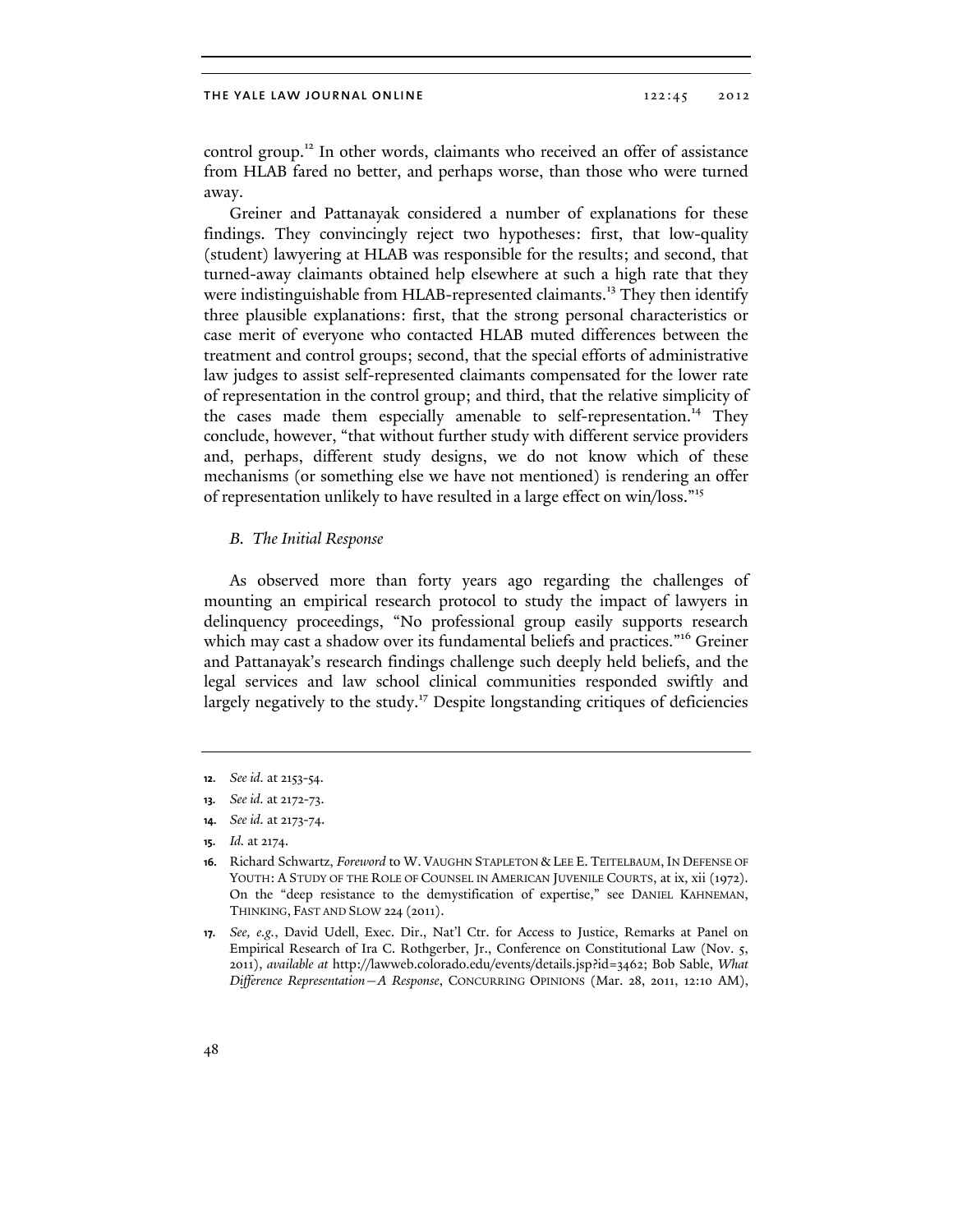in client intake and delivery systems,<sup>18</sup> failings in caseload control and practice routinization,<sup>19</sup> and shortcomings in client decisionmaking and lawyer accountability,<sup>20</sup> most lawyers both inside and outside the academy remain certain that representation of indigent clients in civil matters is fundamental to the pursuit of justice. $21$ 

Greiner and Pattanayak catalogued the various objections they received, most of which focused on research design, and particularly the extent to which the study removed lawyer judgment and discretion from case selection.<sup>22</sup> We describe here a general set of criticisms that we have heard from colleagues.<sup>23</sup> Our purpose is not to debate the relative merits of each criticism—the work stands on its own, and the authors can fend for themselves—but to map the early reactions. In the subsequent section, we share our affirmative views of the study's import.

One critique focuses on *validity*—the study was poorly done, and therefore cannot possibly tell us anything useful about what we do. In measuring the impact of *offers* of representation instead of *actual* representation, Greiner and Pattanayak asked the wrong question. We should care only about whether the representation itself made a difference, and Greiner and Pattanayak cannot (or

- **18.** *See, e.g.*, Anthony V. Alfieri, *Reconstructive Poverty Law Practice: Learning Lessons of Client Narrative*, 100 YALE L.J. 2107 (1991).
- **19.** *See, e.g.*, Gary Bellow, *Turning Solutions into Problems: The Legal Aid Experience*, 34 NAT'L LEGAL AID ASS'N BRIEFCASE 106 (1977); Jeanne Kettleson, *Caseload Control*, 34 NAT'L LEGAL AID ASS'N BRIEFCASE 111 (1977).
- **20.** *See, e.g.*, Raymond H. Brescia, Robin Golden & Robert A. Solomon, *Who's in Charge, Anyway? A Proposal for Community-Based Legal Services*, 25 FORDHAM URB. L.J. 831 (1998); Ann Southworth, *Lawyer-Client Decisionmaking in Civil Rights and Poverty Practice: An Empirical Study of Lawyers' Norms*, 9 GEO. J. LEGAL ETHICS 1101 (1996).
- **21.** *See* Russell Engler, *Toward a Context-Based Civil Right to Counsel Through "Access to Justice" Initiatives*, 40 CLEARINGHOUSE REV. 196 (2006); Debra Gardner & John Pollock, *Civil Right to Counsel's Relationship to Antipoverty Advocacy: Further Reflections*, 45 CLEARINGHOUSE REV. 150 (2011); Alan Houseman, *The Justice Gap: Civil Legal Assistance Today and Tomorrow*, CTR. FOR AM. PROGRESS (June 2011), http://www.americanprogress.org/issues/2011/06/pdf/justice .pdf.
- **22.** Greiner & Pattanayak, *supra* note 3, at 2201-04*.*
- **23.** Although we heard much of what we describe here directly and discreetly from colleagues, some of these criticisms were expressed publicly. *See supra* note 17 and accompanying text.

http://www.concurringopinions.com/archives/2011/03/what-difference-representation-a-response .html; David Udell, *What Difference Presentation?*, CONCURRING OPINIONS (Mar. 28, 2011, 8:04 AM), http://www.concurringopinions.com/archives/2011/03/what-difference-presentation .html.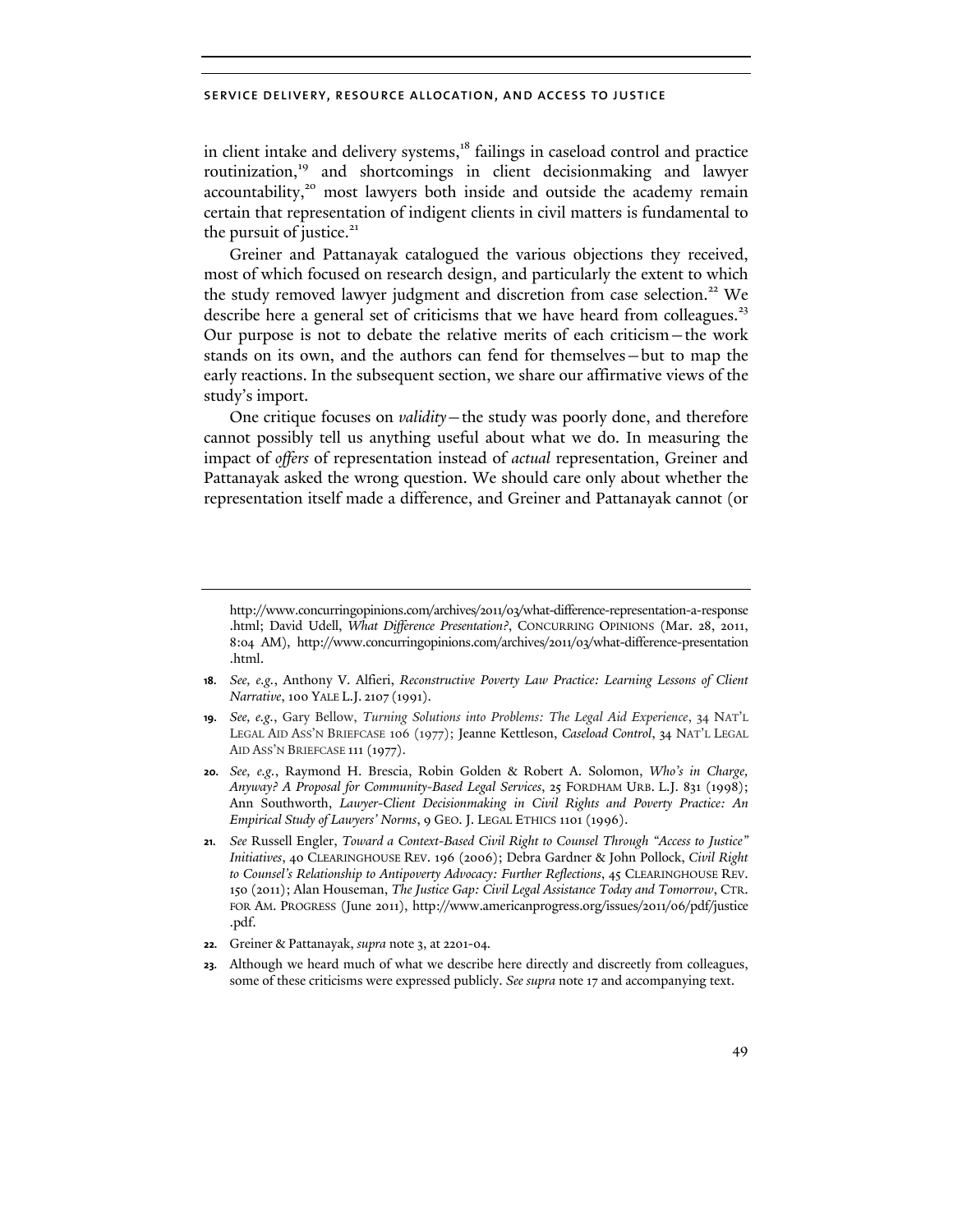will not) tell us whether it did.<sup>24</sup> Further, in studying the impact of a clinical program where most of the services are provided by law students and not lawyers, Greiner and Pattanayak picked the wrong site of inquiry. The question is whether experienced lawyers, not novices, make a difference.<sup>25</sup> Finally, in pursuing a randomized, controlled trial not grounded in theory and to the exclusion of other empirical methods, Greiner and Pattanayak offer findings that are at best partial and at worst misleading. Had the authors fielded their study *after* conducting a literature review (instead of before), they would have addressed the more salient issue—namely, the impact of representation by lawyers, not the impact an offer of representation by law students.<sup>26</sup>

The second critique focuses on *tradeoffs*—even if something useful can be gleaned through research like Greiner and Pattanayak's, we should not divert any of our service resources to such efforts. From 1976 to 1981, the Legal Services Corporation (LSC) Research Institute conducted similar studies and concluded that staffed field offices were the best way to serve low-income clients.<sup>27</sup> Even after the research arm was eliminated by Congress, LSC has continued to update and improve program evaluation.<sup>28</sup> Of course the system could be better, but it is not broken. The bottom line, according to the critics, is that we should not forego immediate and important services to clients in exchange for the distant and uncertain benefits of research.

The final critique, perhaps underlying all other objections, focuses on *vulnerability*: irrespective of this study's validity or the tradeoffs involved, why would we expose legal services for the poor to further political attack by rightwing ideologues committed to its destruction? LSC has been subjected to relentless assault and existential threats by conservative critics almost since its

- **26.** *See* Rebecca Sandefur, *What Was the Question? Or, Scholarly Conventions and How They Matter*, CONCURRING OPINIONS (Mar. 28, 2011, 10:41 AM), http://www.concurringopinions.com /archives/2011/03/what-was-the-question-or-scholarly-conventions-and-how-they-matter.html.
- **27.** *See* LEGAL SERVS. CORP., DELIVERY SYSTEMS STUDY: A POLICY REPORT TO THE CONGRESS AND THE PRESIDENT OF THE UNITED STATES (1980).
- **28.** Houseman, *supra* note 21, at 15; *Performance Criteria Referenced to the ABA Standards for the Provision of Legal Aid*, LEGAL SERVS. CORP. (2007), http://www.legalaidnc.org/public /participate/legal\_services\_community/LSCPerformanceCriteriaReferencingABAStandards \_2007edition.pdf.

**<sup>24.</sup>** *See* Greiner & Pattanayak, *supra* note 3, at 2127-28; *see also* Pascoe Pleasence, *Trials and Tribulations: Conducting Randomized Experiments in a Socio-Legal Setting*, 35 J.L. & SOC'Y 8, 17-18 (2008) (making the same methodological choice).

**<sup>25.</sup>** *See* Greiner & Pattanayak, *supra* note 3, at 2172. One might argue that a low-stakes venue is a good one for training law students, but the clinical setting is also suspected of slowing down the adjudication process for educational purposes. The study, however, found that representation from any source delayed claimants' receipt of benefits. *See id.* at 2169-70.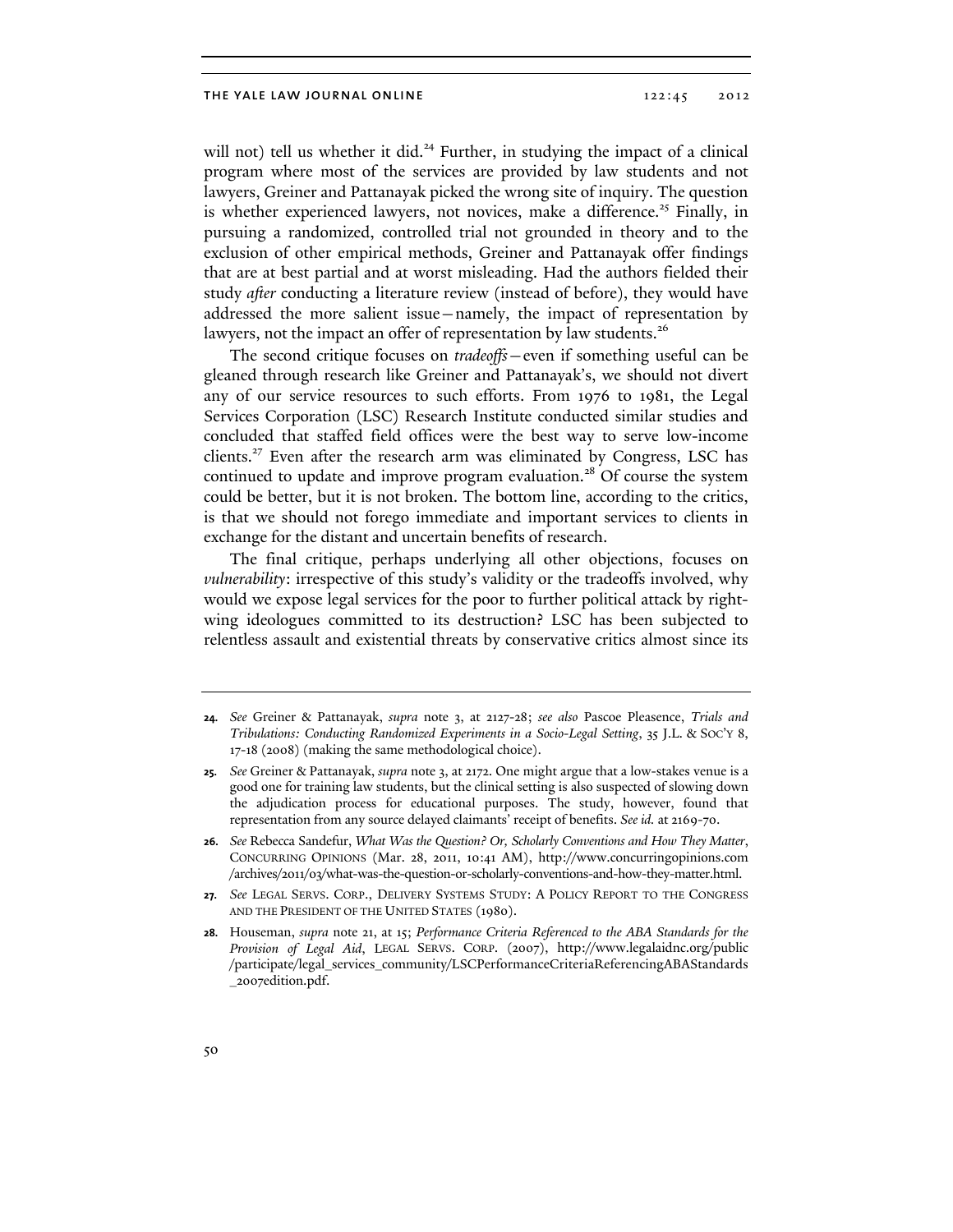inception. In 1981, President Reagan attempted to eliminate LSC, which resulted in a twenty-five percent cut to its budget.<sup>29</sup> Fifteen years later, Congress enacted further crippling budget cuts (another thirty-three percent) and imposed severe program restrictions.<sup>30</sup> Even today, the Republican Study Committee's fiscal year 2013 budget proposes eliminating LSC because of its "lobbying, advocacy of leftist causes, and litigation against the federal government."31 In such an environment, research—especially anything that does not clearly demonstrate the value of legal services—is a naïve luxury we cannot afford.

# *C. Our Reading*

While we share some of the concerns expressed above, we are neither surprised nor especially troubled by Greiner and Pattanayak's findings. Given the particular characteristics of unemployment insurance law, adjudication, and claimants, we might guess that lawyers are less important in these cases than they are in more complex settings on behalf of clients in greater need. Maybe legal representation in the unemployment insurance context is unnecessary for some claimants, at least in closely monitored, high-performing venues such as the office studied here. The results might also reflect the success of sustained individual and institutional advocacy by experienced lawyers whose efforts over many decades paved the way for effective selfrepresentation. More fundamentally, perhaps facilitating effective selfrepresentation—rather than providing a lawyer for every indigent civil litigant—should be a primary goal of the access-to-justice movement.

Greiner and Pattanayak acknowledge that they "come to no firm conclusions regarding a use-of-representation effect on the win rate" in the unemployment insurance context. $3<sup>2</sup>$  And they make no claim about the impact

**32.** Greiner & Pattanayak, *supra* note 3, at 2125.

**<sup>29.</sup>** *See* ADDITIONAL DETAILS ON BUDGET SAVINGS: FISCAL YEAR 1982 BUDGET REVISIONS, H.R. DOC. NO. 97-41, at 362 (1981); CONG. BUDGET OFFICE, AN ANALYSIS OF PRESIDENT REAGAN'S BUDGET REVISIONS FOR FISCAL YEAR 1982, at A-79 (1981).

**<sup>30.</sup>** Omnibus Consolidated Rescissions and Appropriations Act of 1996, Pub. L. No. 104-134, tit. V, § 504, 110 Stat. 1321, 1352-53 (1996). For details on the restrictions, see Michael J. Belaen, *Change We Need: Why Enacting the Civil Access to Justice Act of 2009 Is Necessary To Expand Legal Aid for the Poor*, 31 HAMLINE J. PUB. L. & POL'Y 329, 366 (2009); and Liza Q. Wirtz, *The Ethical Bar and the LSC: Wrestling with Restrictions on Federally Funded Legal Services*, 59 VAND. L. REV. 971, 983-84 (2006).

**<sup>31.</sup>** *Cut, Cap, and Balance: A Budget for Fiscal Year 2013*, REPUBLICAN STUDY COMM. 15 (2012), http://rsc.jordan.house.gov/UploadedFiles/RSC\_FY\_2013\_Budget\_Cut\_Cap\_and \_Balance\_Summary--FINAL.pdf.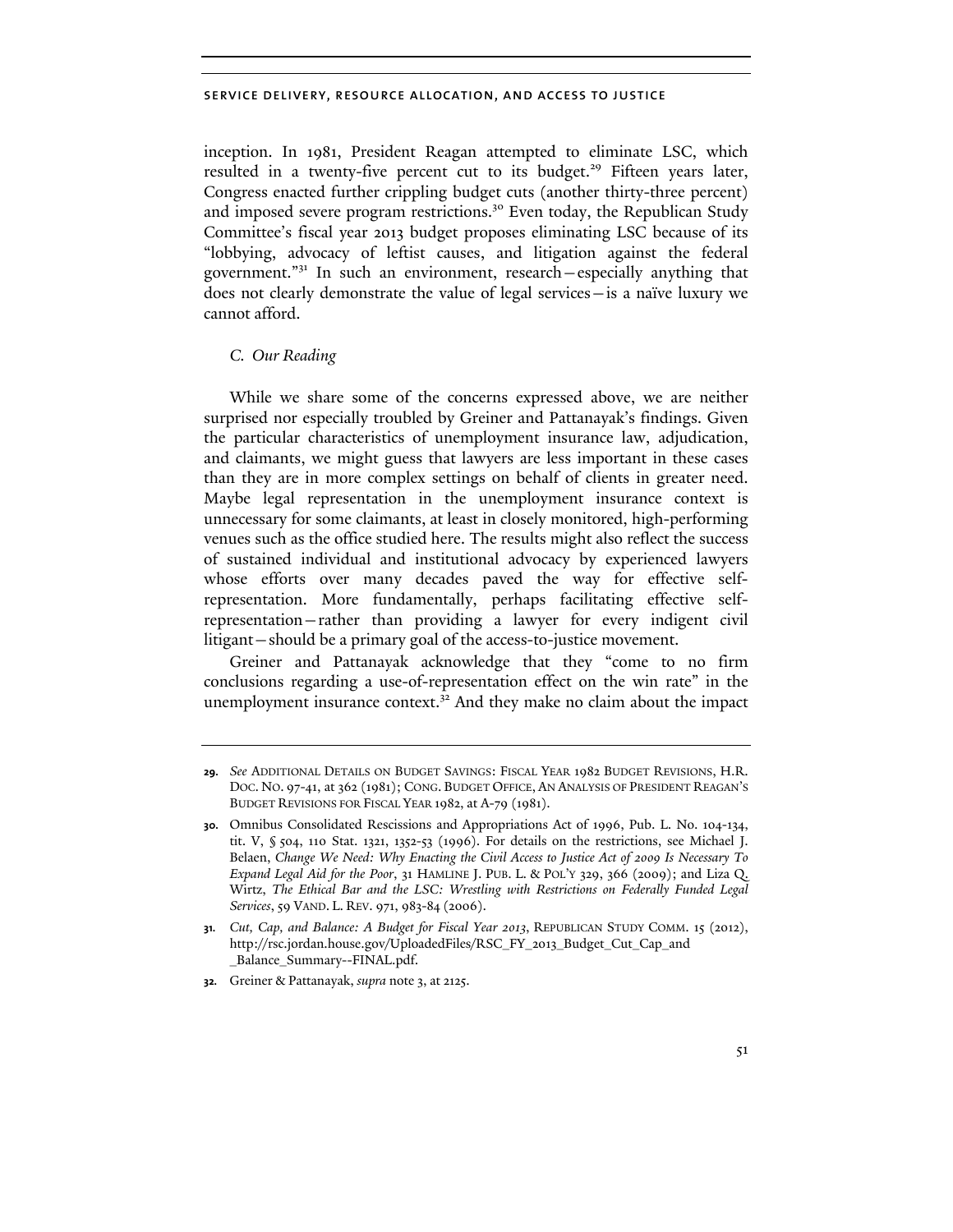of offers or actual representation in other legal settings. But their findings are suggestive of important forces at work, including when and where selfrepresentation might be equal or superior to legal representation, and how the role of lawyers might shape such opportunities.

For example, as Greiner and Pattanayak note, initial appeals by claimants in UI cases may be particularly amenable to self-representation. First, outcomes in UI cases are binary. The claimant is either awarded or denied benefits. Second, pursuing an appeal requires little technical legal knowledge. Evidence and procedural rules are relaxed, the agency develops the record prior to the hearing, and information about separation from employment—the point on which most UI cases turn—is often readily available. Third, the agency in general, and some administrative law judges in particular, may be supportive of self-representation.33 Finally, people claiming UI benefits may be especially well equipped for self-representation, at least relative to many legal services clients. UI claimants have recently engaged in formal employment, which may correlate with personal attributes and resources that enhance their ability to navigate the system with minimal or no help.

The relatively straightforward nature of UI appeals contrasts with many other areas of practice common in legal services offices and law school clinics. For instance, when representing a tenant in an eviction case, outcomes typically involve a series of complex, interrelated choices between retaining or ceding possession, demanding or forgoing specific repairs, and trading off rent due to landlords with damages due to tenants.<sup>34</sup> In fact, Greiner and Pattanayak recently completed a housing study conducted in a Massachusetts District Court, which revealed that the offer of representation to tenants by experienced lawyers had a strong positive impact on their case outcomes.<sup>35</sup>

Greiner and Pattanayak also note that legal advocacy in the Boston UI office may have helped to produce claimant-friendly processes.<sup>36</sup> Over thirty

**<sup>33.</sup>** *Id.* at 2123.

**<sup>34.</sup>** A metastudy of impact-of-counsel research found that the lawyers make a greater difference in cases with more procedural complexity. *See* Rebecca L. Sandefur, *The Impact of Counsel: An Analysis of Empirical Evidence*, 9 SEATTLE J. SOC.JUST. 51, 52 (2010).

**<sup>35.</sup>** Greiner, Pattanayak & Hennessy, *supra* note 8. *But see* D. James Greiner, Cassandra Wolos Pattanayak & Jonathan Philip Hennessy, *How Effective Are Limited Legal Assistance Programs? A Randomized Experiment in a Massachusetts Housing Court* 1-2 (Oct. 23, 2011), http://ssrn.com/abstract=1880078 (finding "no statistically significant evidence that the service provider's offer of full, as opposed to limited, representation had a large (or any) effect on the likelihood that the occupant would retain possession, on the financial consequences of the case, on judicial involvement in or attention to cases, or on any other litigation-related outcome of substantive import").

**<sup>36.</sup>** Greiner & Pattanayak, *supra* note 3, at 2198-99.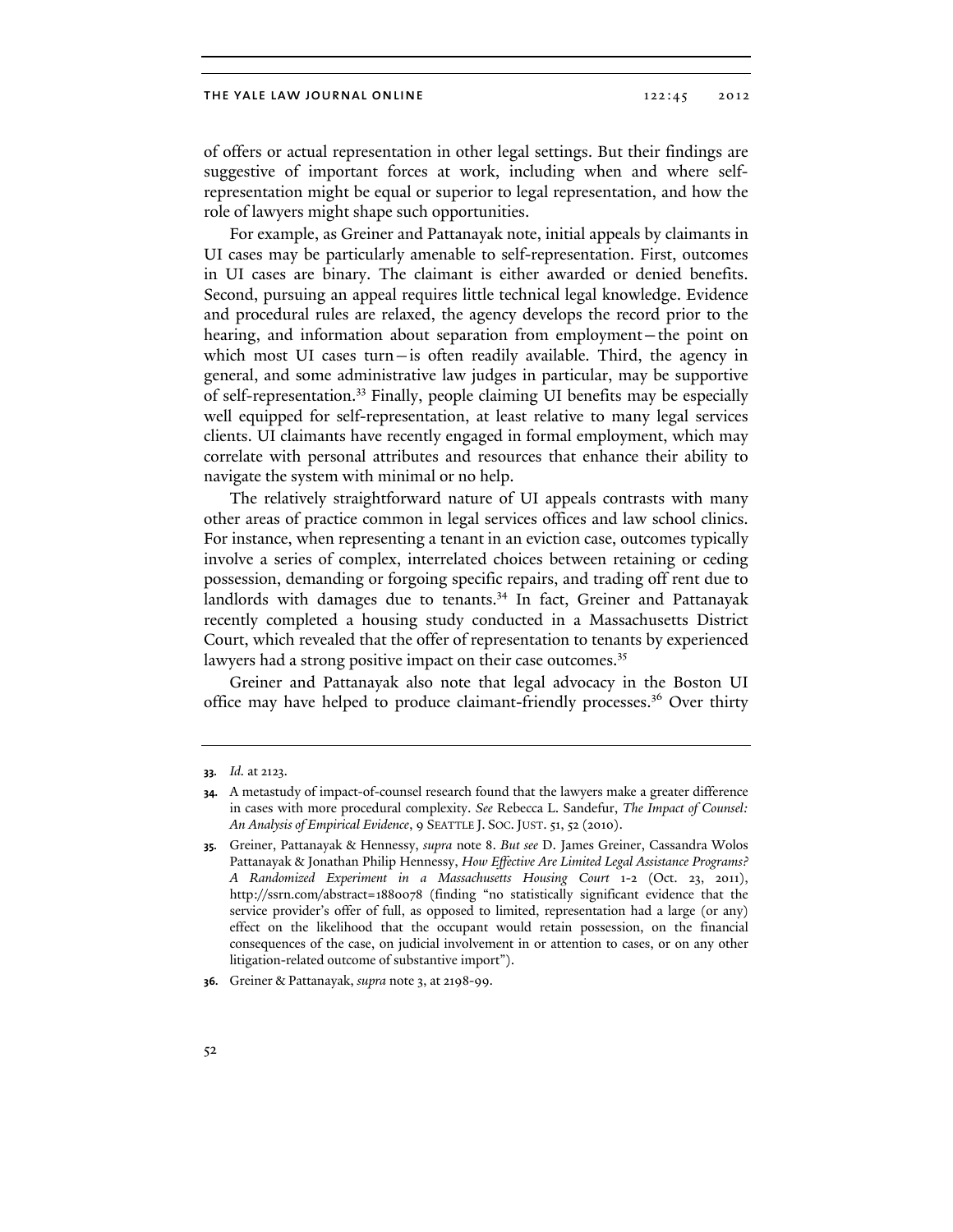years ago, Gary Bellow suggested that "focused case pressure"—in which lawyers and clients bring targeted streams of individual cases—could positively and broadly impact institutional players and practices. $37$  Experienced employment lawyers in Boston represent a relatively high volume of UI claimants, and they also engage in institutional advocacy. Although no one has tested focused case pressure to determine when, where, or how such a strategy is effective, Greiner and Pattanayak's findings may reflect the impact of advocates' sustained work over several decades.<sup>38</sup> Additional research may show that a UI hearing office not subject to focused case pressure is less friendly to self-represented claimants, or we may discover that even a wellperforming agency requires ongoing monitoring by lawyers to prevent institutional backsliding.

Indeed, for reform-minded lawyers, Greiner and Pattanayak's findings may point toward new strategies to influence administrative systems that adjudicate the rights of low- and moderate-income people. When these systems are subjected to careful and sustained empirical study, we may learn that representation focused on program norms, rules, and practices is equally or even more effective than impact and test-case litigation. Conceived by civil rights lawyers more than a half century ago and adapted by public interest and cause lawyers across a spectrum of legal rights campaigns, the traditional model of law reform litigation relied largely on anecdote, intuition, and pragmatism in making advocacy judgments to target and restructure core public institutions such as prisons, schools, and welfare offices.<sup>39</sup> Greiner and Pattanayak's findings compel us to consider more exacting evidentiary standards in making scarcity-driven decisions about when and how to reform institutions.

# **ii. how research can improve legal service delivery, inform resource allocation, and increase access to justice**

The controversy generated by Greiner and Pattanayak's study is due in part to the void into which it was proffered. Legal services programs and law school

**<sup>37.</sup>** *See* Bellow, *supra* note 19, at 121-22; *see also* Gary Bellow, *Steady Work: A Practitioner's Reflections on Political Lawyering*, 31 HARV. C.R.-C.L. L. REV. 297, 297-300 (1996) (discussing several successful examples of the strategy of focused case pressure).

**<sup>38.</sup>** *See* Greiner & Pattanayak, *supra* note 3, at 2198-99.

**<sup>39.</sup>** *See* Scott L. Cummings, *The Pursuit of Legal Rights—and Beyond*, 59 UCLA L. REV. 506 (2012) (describing the growth and diversification of public interest law, including theoretical, organizational, and practical critiques of litigation as a law reform strategy).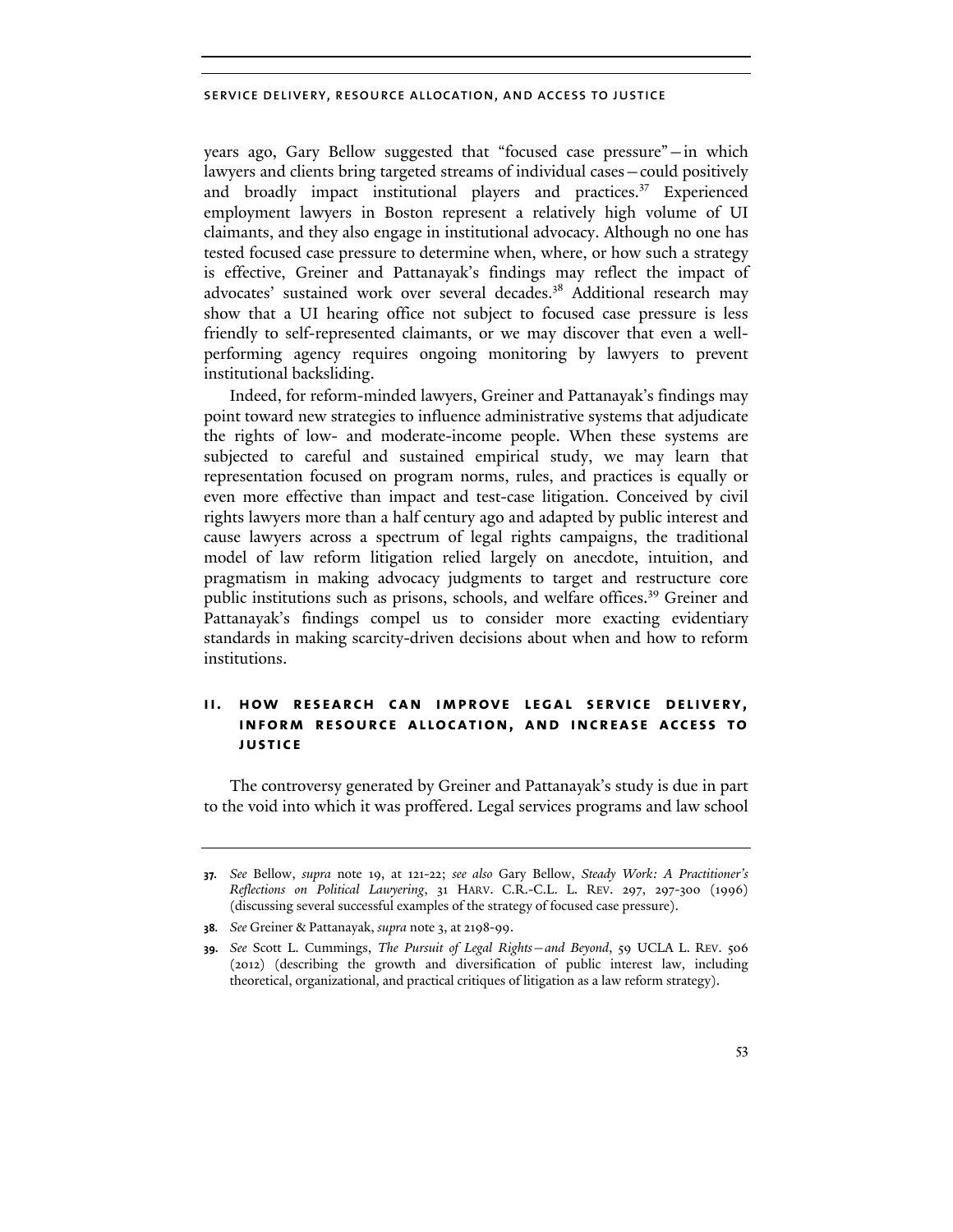clinics have served tens of millions of low-income clients since the 1960s, yet we lack basic information, let alone rigorous empirical data, about the impact of our work. Although we are generally confident about the added value of our advocacy, few legal services programs or law school clinics conduct formal quality control or evaluate service outcomes, and fewer still have opened their practices to external scrutiny.40 In fact, Greiner and Pattanayak exhaustively review decades of research purporting to measure the impact of civil representation.41 Even as they emphasize that identifying methodological research flaws is different from saying the findings are wrong, they conclude that almost all prior studies "suffer from methodological problems so severe as to render their conclusions untrustworthy."<sup>42</sup>

In this Part, we argue that a robust research program would generate more reliable and actionable knowledge relevant to the overlapping dimensions of individual representation (service delivery), program design (resource allocation), and systemic issues (broader access to justice). In terms of individual representation, research can improve service delivery by measuring the tangible and intangible benefits that we provide to our clients. For individual programs, research can strengthen our understanding of both client needs and provider resource-allocation decisions. And at the systemic level, research can increase access to justice by strengthening the argument for appointed counsel in some civil cases and developing effective nonlawyer or less-than-full-representation approaches in others.

#### *A. Improving Service Delivery to Clients: The Representational Imperative*

Like many professionals, we lawyers are confident about our ability to help clients. That confidence may turn out to be well placed, but how would we know?43 We select our clients, and we generally make the strategic and tactical

**<sup>40.</sup>** Jeanne Charn, *Time for a System Wide Quality Agenda*, MGMT. INFO. EXCHANGE J., Summer 2004, at 3. Partly in response to concerns about funder-mandated evaluation, the legal services field has embarked on "program-owned evaluation." Martha Bergmark et al., "Program Owned Evaluation" as a Leadership and Management Tool in Civil Legal Services Programs (Nov. 2003) (unpublished draft), http://www.nlada.org/DMS/Documents /1071075437.57/ProgramOwnedEvaluation-draft.pdf.

**<sup>41.</sup>** *See* Greiner & Pattanayak, *supra* note 3, at 2175-84.

**<sup>42.</sup>** *Id.* at 2125-26. The common problems plaguing all but two prior studies include ill-defined interventions, multiple layers of selection bias, and lack of statistical significance. *Id.* at 2175- 84.

**<sup>43.</sup>** *See* Jane Goodman-Delahunty et al., *Insightful or Wishful: Lawyers' Ability To Predict Case Outcomes*, 16 PSYCHOL. PUB. POL'Y & L. 133 (2010) (finding in a national study that lawyers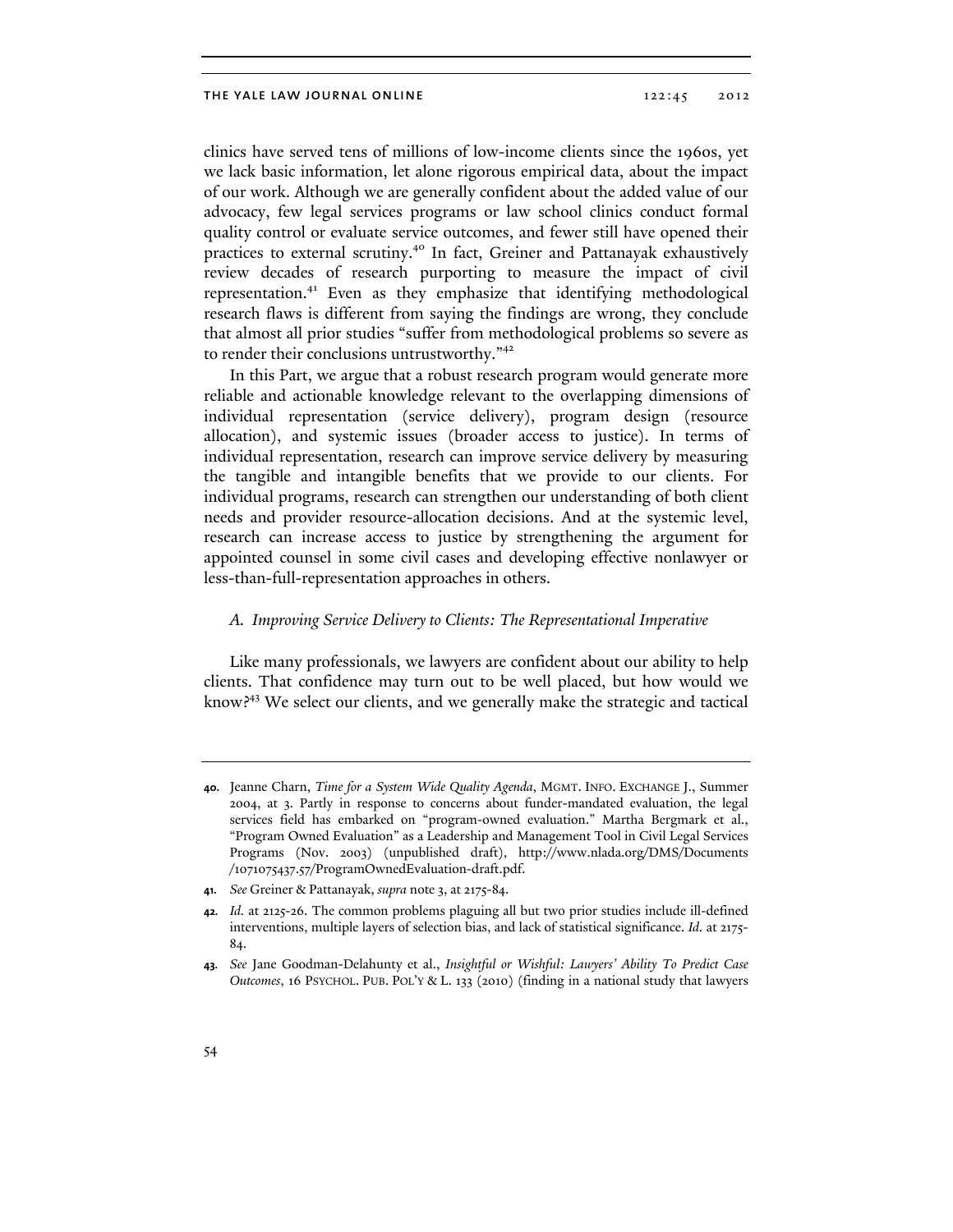decisions in their cases.<sup>44</sup> We manage client demand and expectations, triage access to our services, and counsel clients about what is possible and desirable.45 Very few lay clients have the knowledge or experience to challenge our advice, and even fewer clients have the ability to reject it or to go elsewhere. In such a closed system, it is easy to misjudge our impact.<sup>46</sup> Empirical research can help us better understand what effect, both material and nonmaterial, we actually have on our clients' lives.

For decades, LSC field offices have reported the numbers and types of cases they handle as well as some process data, such as whether a case involves only counsel and advice or whether it is resolved by settlement with or without a hearing.<sup>47</sup> However, LSC does not require field offices to report substantive outcomes, and non-LSC programs and law school clinics infrequently collect such data. Nor do we obtain meaningful feedback from clients. To the extent that programs solicit such input, it is typically through "client satisfaction surveys" distributed at the end of representation. These surveys are rarely developed in consultation with social scientists or other experts and are not generally representative, reliable, or valid indicators of service quality. Without well-designed research to provide objective and credible evaluation of our efforts, we have no basis to compare different full-representation models with each other or with less-than-full representation or nonrepresentation alternatives.<sup>48</sup>

Beyond scorekeeping and client satisfaction surveys, research can help us learn more about the socioeconomic benefits we deliver to clients. If the goal of an income-support collaborative is to help clients who are unable to work or obtain disability benefits, we should track how many of our clients moved from welfare to Supplemental Security Income benefits—with the resulting increase

are overconfident in their litigation-outcome predictions, even in the face of debiasing techniques).

**<sup>44.</sup>** *See* MODEL RULES OF PROF'L CONDUCT R. 1.2 (2010) (specifying that clients establish the ends of representation, while lawyers determine the means).

**<sup>45.</sup>** *See* Carrie Menkel-Meadow & Robert G. Meadow, *Resource Allocation in Legal Services: Individual Attorney Decisions in Work Priorities*, 5 LAW & POL'Y Q. 237 (1983).

**<sup>46.</sup>** *See* Gary Bellow, *Management of Legal Services: Legal Aid in the United States*, 14 CLEARINGHOUSE REV. 337, 343 (1980). *See generally* KAHNEMAN, *supra* note 16 (describing the cognitive biases that result in overconfidence of thinking and intuitive judgment, especially in irregular, low-validity clinical environments).

**<sup>47.</sup>** *See, e.g.*, *Fact Book 2010*, LEGAL SERVS. CORP., at 23-28 (2011), http://www.lsc.gov/sites /default/files/LSC/pdfs/LSC\_2010\_Fact\_Book.pdf (reporting data for 2010).

**<sup>48.</sup>** Greiner and Pattanayak's subsequent study of landlord-tenant cases in a Massachusetts District Court makes such a comparison between limited scope and full representation. Greiner, Pattanayak & Hennessy, *supra* note 8, at 2-5.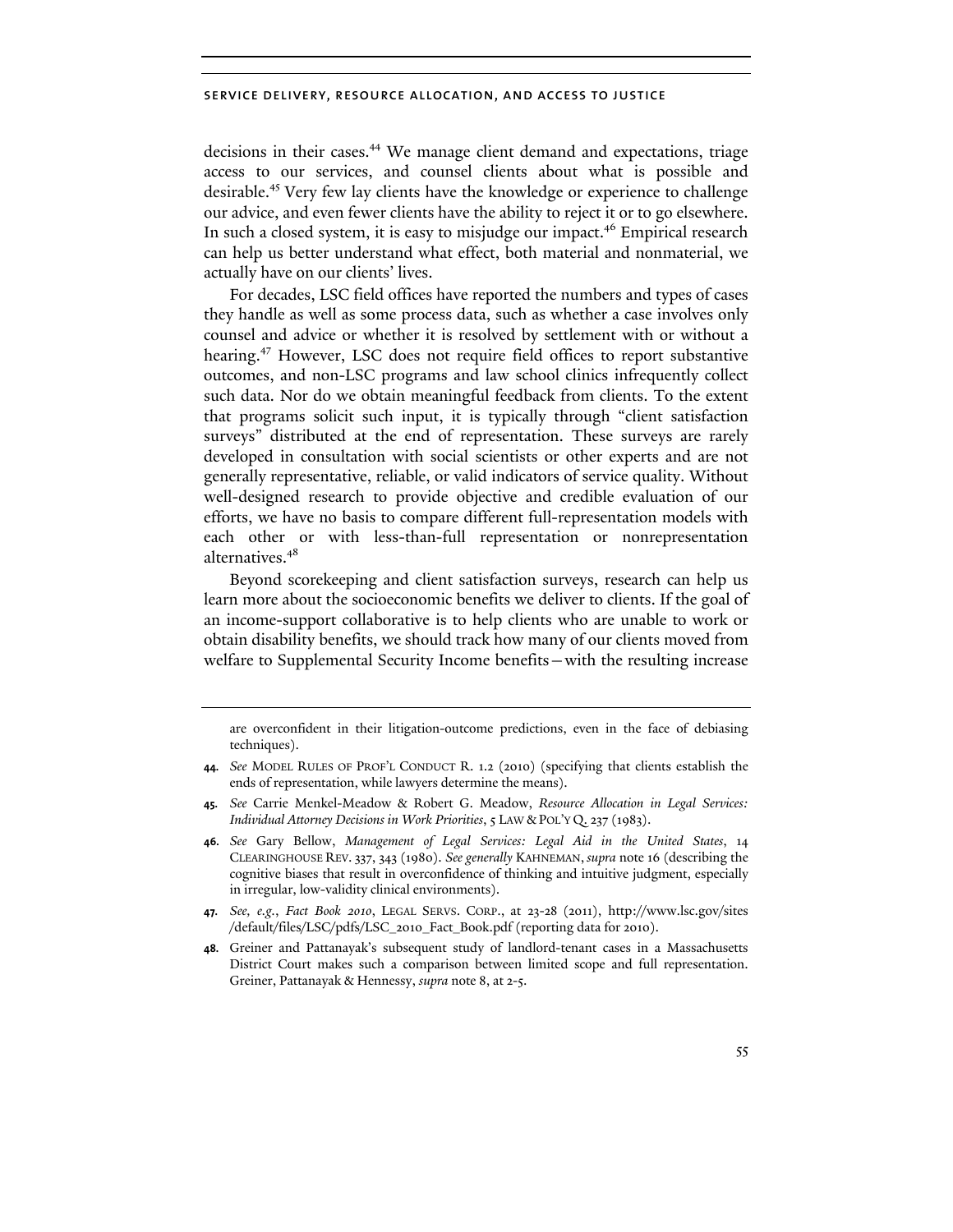in household income—as a result of our advocacy.<sup>49</sup> If the goal of a foreclosure prevention project is to maintain home ownership for moderate-income families, we should collect data on how many of our clients remained in their homes at the end of our assistance.<sup>50</sup> If the goal of a community reentry program is to help people with criminal records overcome barriers to employment, we should follow up to learn whether our clients' earnings increased after our intervention.

We can also learn more about our effectiveness over time. Some of our work is analogous to emergency room or trauma care—e.g., trying to stop an imminent eviction or helping someone access emergency food stamps—while some of it is more preventive or capacity-building in nature. In the former case, we might not expect the benefits of our services to extend much beyond the initial intervention. In the latter case, longitudinal studies would be the only way to determine whether we are achieving our service goals. If, after preventing foreclosure in the first instance, we learn that many of our clients lose their homes to foreclosure within twelve to twenty-four months, we might rethink our service delivery model (or at least our aspirations for it).

And beyond material benefits, what else do we provide clients? Pecuniary success at a hearing, as noted by Greiner and Pattanayak, may not be the only goal of representation.<sup>51</sup> Dignity interests, such as the experience of being heard or taking a stand, can be defined and measured.<sup>52</sup> Some of these less tangible benefits may be inextricably linked with material benefits. For example, expunging a client's conviction may reduce stigma and increase her confidence in job interviews, which together with a clean record would improve her employment prospects.<sup>53</sup>

- **51.** Greiner & Pattanayak, *supra* note 3, at 2205-06.
- **52.** Dignity interests have been studied in medicine for the purpose of improving end-of-life care. *See, e.g.*, Harvey Max Cochinov et al., *The Patient Dignity Inventory: A Novel Way of Measuring Dignity-Related Distress in Palliative Care*, 36 J. PAIN & SYMPTOM MGMT. 559  $(2008).$

**<sup>49.</sup>** *See, e.g.*, Edward Barnes & Liam Galbreth, E. Bay Cmty. Law Ctr., *Lifting Welfare Employment Sanctions in the CalWORKs Program: The Experience of the Family Advocacy and Services Team (FAST)*, CALEGALADVOCATES.ORG (Sept. 13, 2001), http://www.calegaladvocates.org /library/attachment.76054 (evaluating the experience of FAST's nonprofit work from July 2000 to July 2001).

**<sup>50.</sup>** *See* Jeanne Charn, Preventing Foreclosure: Do Clients Who Win Their Cases Keep Their Houses? (Jan. 19, 2007) (unpublished manuscript) (on file with authors).

**<sup>53.</sup>** *See* Monique W. Morris, Michael Sumner & Jessica Z. Borja, *A Higher Hurdle: Barriers to Employment for Formerly Incarcerated Women*, THELTON E. HENDERSON CTR. FOR SOC. JUSTICE (Dec. 2008), http://www.law.berkeley.edu/files/A\_Higher\_Hurdle\_December\_2008 %281%29.pdf.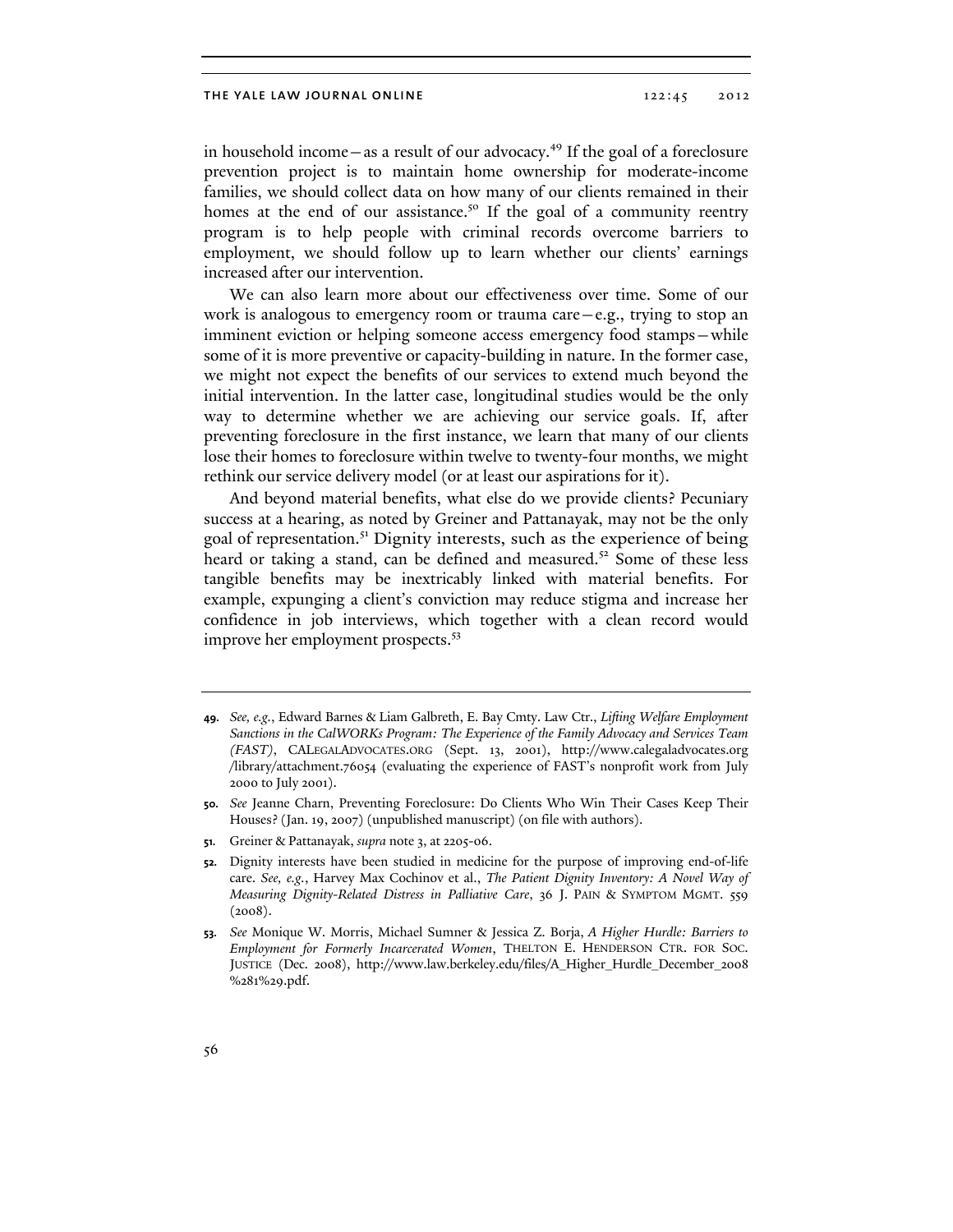Research can also reveal hidden costs of self-representation, such as anxiety or stress imposed on successful as well as unsuccessful claimants. Those whose claims are denied may be less likely to accept the adverse result if they did not have legal assistance.<sup>54</sup> On the other hand, claimants who self-represent may gain confidence in themselves, in claimant-initiated institutional reform, and in the legal system. They may be more likely to assert claims in the future and may be better informed and better able to seek the legal advice they need. These examples are not meant to be exhaustive, nor do we mean to suggest that measuring such costs and benefits will be a simple matter. Studying material outcomes alone may miss important psychosocial benefits of various forms of representation, and nonmaterial goals and outcomes typically turn on normative judgments, not empirical ones.<sup>55</sup>

#### *B. Informing Resource Allocation Decisions: The Programmatic Imperative*

Resource-allocation decisions in legal services run the gamut from societal choices, such as annual LSC appropriations, to individual decisions, such as which case a lawyer prioritizes on any given day. At the office level, programs make two related distributive decisions about *gatekeeping*, or who gets in the door, and about *scope*, or how much service we offer to people we screen in.<sup>56</sup> Many of these decisions are based on assumptions about client needs. Empirical research can better inform us both about client needs (demand side) and about the range of services we should offer (supply side).

On the demand side, based largely on studies conducted decades ago, the conventional wisdom is that at least four out of five of the legal needs of the

**<sup>54.</sup>** The procedural-justice literature tells us that participants' experience in the system is determined in part by whether they feel they were treated fairly. *See* Tom R. Tyler, *What Is Procedural Justice?: Criteria Used by Citizens To Assess the Fairness of Legal Procedures*, 22 LAW & SOC'Y REV. 103 (1988).

**<sup>55.</sup>** *See* Lee Epstein & Gary King, *The Rules of Inference*, 69 U. CHI. L. REV. 1, 82-97 (2002) (noting the difficultly of assessing the validity of measurements, particularly of inherently normative judgments); *see also* Alon Harel & Ariel Porat, *Commensurability and Agency: Two Yet-To-Be-Met Challenges for Law and Economics*, 96 CORNELL L. REV. 749 (2011) (discussing the failure of law and economics to explain specific normative decisions). *See generally*  RETHINKING SOCIAL INQUIRY: DIVERSE TOOLS, SHARED STANDARDS (Henry E. Brady & David Collier eds., 2d ed. 2010) (providing a variety of perspectives on and criticisms of the status quo in social science research).

**<sup>56.</sup>** *See* Bellow & Kettleson, *supra* note 1.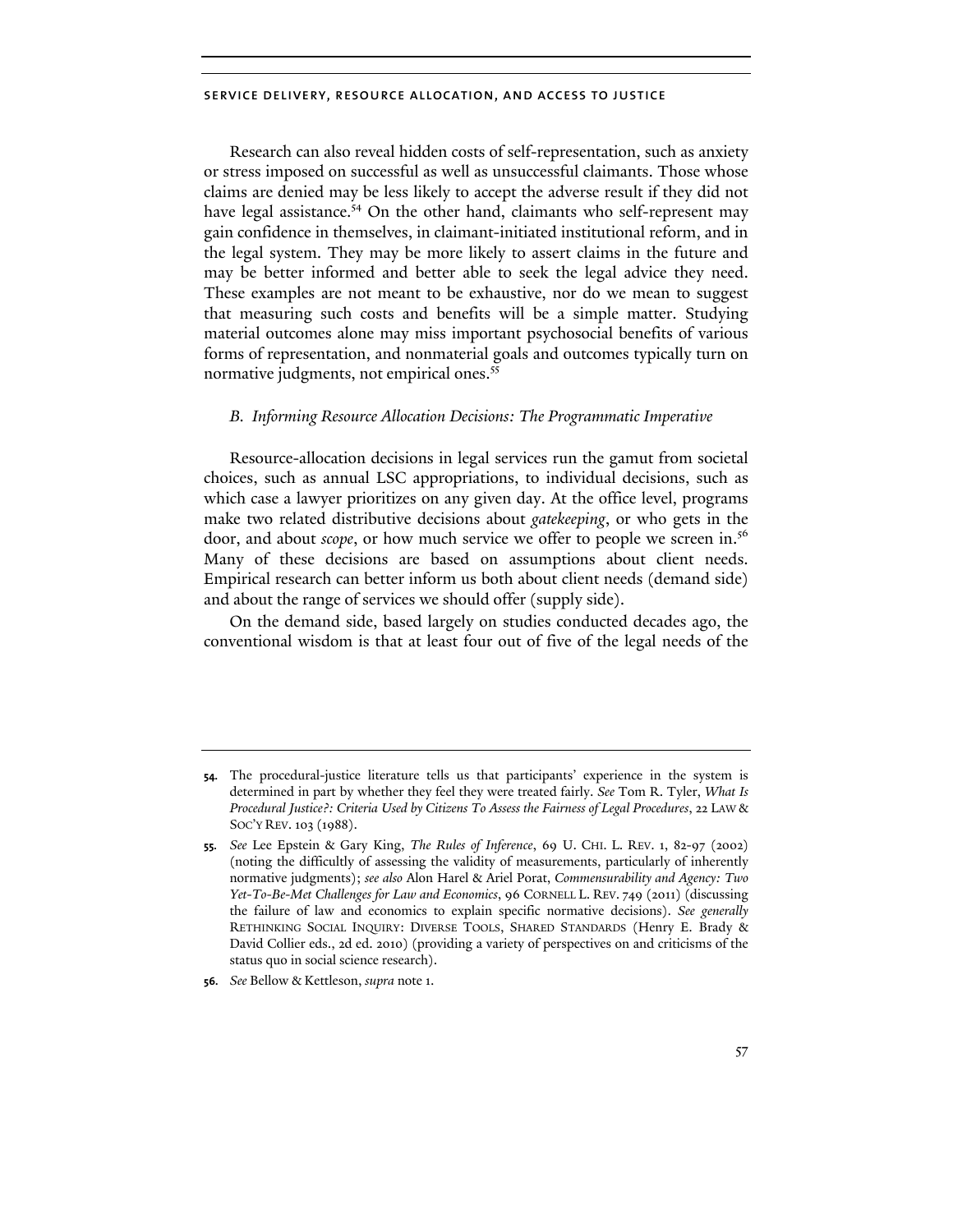poor go unmet.<sup>57</sup> Recent LSC reports, relying on a mix of nonscientific methods, reach roughly the same conclusion.<sup>58</sup> Such studies are undertaken for the admirable purpose of highlighting the justice gap—the difference between the legal needs of the poor and our ability to meet them. But as a programmatic matter, they tell us almost nothing about the range of client needs nor how to allocate existing resources among legal assistance, nonlegal assistance, and other forms of advice and dispute resolution.

Pioneering research in the United Kingdom suggests that many consumers prefer alternatives to lawyer-centric services.<sup>59</sup> Similarly, in the United States, consumer surveys and anecdotal evidence from attorneys who offer limitedscope assistance indicate that even clients who could afford traditional lawyer services sometimes prefer a more active role in their cases and experience higher satisfaction with more flexible and limited arrangements with lawyers.<sup>60</sup> The point is that more robust and sophisticated research can tell us not only about clients' needs, but also about their preferences for how and from whom they might get the most help.<sup>61</sup>

**<sup>57.</sup>** AM. BAR ASS'N, REPORT ON THE LEGAL NEEDS OF THE LOW-INCOME PUBLIC: FINDINGS OF THE COMPREHENSIVE LEGAL NEEDS STUDY (1994); BARBARA A. CURRAN, THE LEGAL NEEDS OF THE PUBLIC: THE FINAL REPORT OF A NATIONAL SURVEY (1977).

**<sup>58.</sup>** *Documenting the Justice Gap in America: The Current Unmet Civil Legal Needs of Low-Income Americans*, LEGAL SERVS. CORP. (Sept. 2009), *available at* http://www.legalaidnc.org/public /learn/publications/Documenting%20the%20Justice%20Gap/DocumentingtheJustice%20Gap\_ Update \_FINAL\_Sept\_30\_09.pdf.

**<sup>59.</sup>** *See* PASCOE PLEASENCE ET AL., LEGAL SERVS. COMM'N, CAUSES OF ACTION: CIVIL ACTION AND SOCIAL JUSTICE (2d ed. 2006); Rebecca L. Sandefur & Jeanne Charn, Class and Advice Seeking: Comparative Insights (Mar. 3, 2009) (unpublished manuscript), http://www.ilagnet .org/conf\_2009/papers/Class%20and%20Advice%20Seeking%20%20Comparative%20Insights %20%28RS%20and%20JC%29.pdf; Hazel Genn et al., *Understanding Advice Seeking Behaviour: Further Findings from the LSRC Survey of Justiciable Problems*, LEGAL SERVS. RES. CENTRE (2004), http://www.lawcentres.org.uk/uploads/Understanding\_Advice\_Seeking \_Behaviour\_LSRC\_2004.pdf.

**<sup>60.</sup>** *See, e.g.*, Bruce D. Sales et. al., *Is Self-Representation a Reasonable Alternative to Attorney Representation in Divorce Cases?*, 37 ST. LOUIS U. L.J. 553, 576-88 (1993) (presenting a study indicating that self-represented family law litigants report a high rate of satisfaction); Liz Pejeau, *Limited Scope Representation: Making Representation Affordable . . . and Ethical*, ORANGE COUNTY LAW., Oct. 2006, at 38 (noting that many self-represented litigants seeking limited attorney assistance are interested in retaining increased control over their cases); John M. Greacen, *Self-Represented Litigants and Court and Legal Services Responses to Their Needs: What We Know*, CAL. ADMIN. OFFICE OF THE CTS. (2003), http://www.courts.ca.gov /partners/documents/SRLwhatweknow.pdf (providing an overview of studies on selfrepresented litigants).

**<sup>61.</sup>** Research suggests that many Americans do not resolve civil justice problems with lawyers or in tribunals. *See* Rebecca L. Sandefur, *The Fulcrum Point of Equal Access to Justice: Legal and Non-Legal Institutions of Remedy*, 42 LOY. L.A. L. REV. 949, 969 (2009); Rebecca L.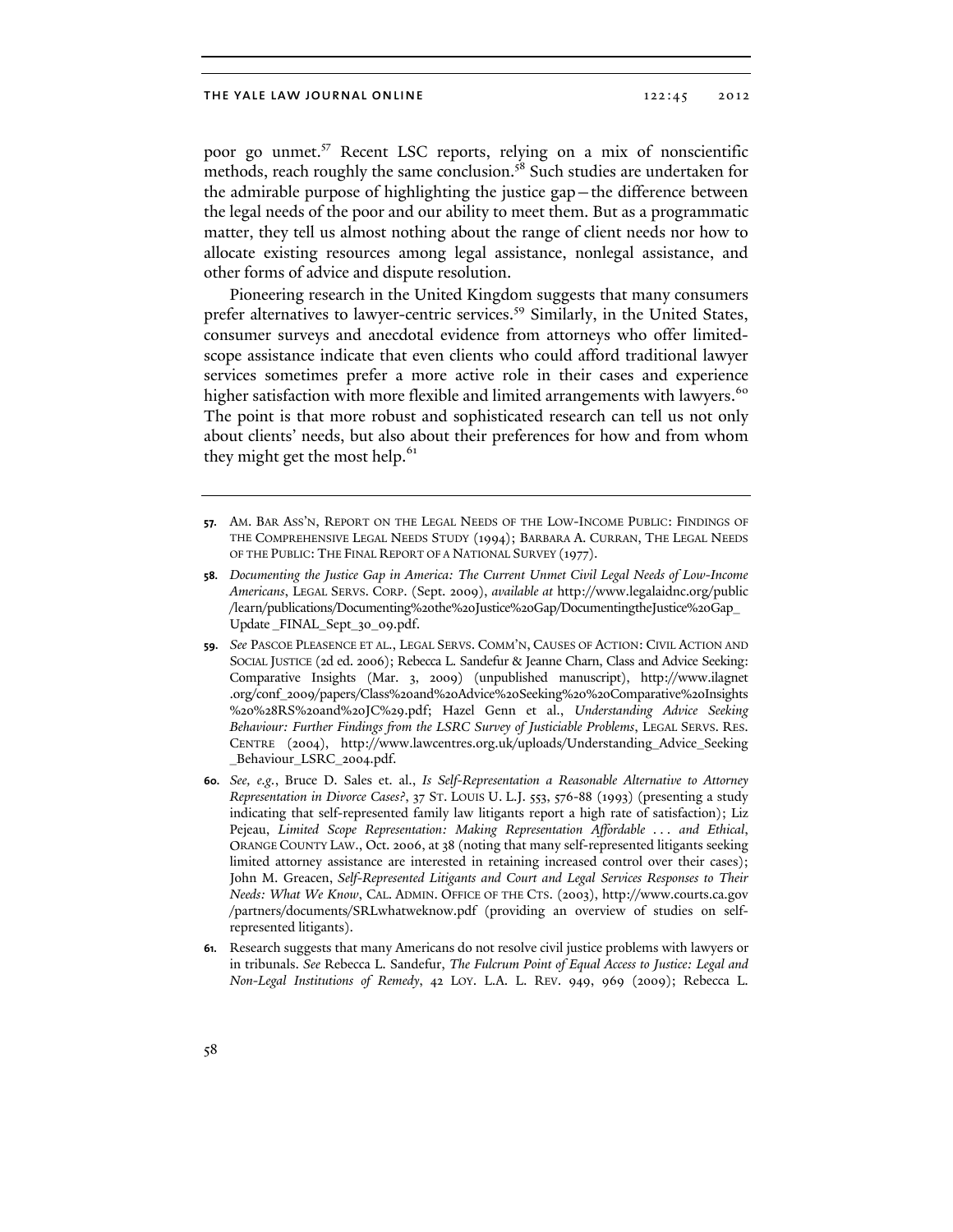On the supply side, every legal services office and law school clinical program applies filters to allocate scarce service resources, such as geography, income, case type, health status, age, gender, ethnicity, sexual orientation, and other eligibility criteria. Once clients get through the door, we may provide a range of services along a continuum from advice and counsel to limited scope legal assistance (unbundling) to full lawyer representation.<sup>62</sup> In the last fifteen years, innovative service-delivery models have proliferated, such as hotlines for information and advice, court-assistance programs to aid self-represented parties, and web-based services. Though the variety of service methods has grown substantially, we have done little to figure out what type of help best meets each client's particular needs. When we refer clients for limited assistance, we do so often because representation is not available, not because we know with any certainty that it is a reliably effective option.

Greiner and Pattanayak's work suggests—even if we do not know exactly why—that some claimants can successfully represent themselves.<sup>63</sup> Moreover, it raises the very real possibility that with further study we could identify who is likely to succeed on their own or with limited advice and who needs more extensive assistance. More nuanced research can provide valuable information at the intersection of supply and demand. Are there subsets of clients  $-e.g.,$ language minorities, the disabled, or the elderly—who need a different level of assistance than other clients? Are there characteristics of claims—novel issues or ambiguities in existing laws or routines—that make self-representation less effective? Are there certain dispute-processing venues—administrative tribunals, jury trials, appellate proceedings—that are more or less friendly to claimants who self-represent or have limited assistance from lawyers?<sup>64</sup> Such research could fuel a more efficient and effective use of resources, a more

Sandefur, *The Importance of Doing Nothing: Everyday Problems and Responses of Inaction*, *in* TRANSFORMING LIVES: LAW AND SOCIAL PROCESS 1, 113 (Pascoe Pleasence et al. eds., 2007).

**<sup>62.</sup>** *See* Mary Helen McNeal, *Report of the Working Group on Limited Legal Assistance*, 67 FORDHAM L. REV. 1819 (1999).

**<sup>63.</sup>** The idea that some clients can effectively represent themselves in certain settings is not new. *See, e.g.*, Ralph C. Cavanagh & Deborah L. Rhode, Project, *The Unauthorized Practice of Law and Pro Se Divorce: An Empirical Analysis*, 86 YALE L.J.104 (1976)(establishing that some pro se litigants can effectively represent themselves with limited assistance).

**<sup>64.</sup>** Three decades ago, the Civil Litigation Research Project, funded by the Department of Justice, studied the relative merits of courts as dispute-processing venues, generating a considerable literature from which a new research agenda can draw both substantive and methodological lessons. *See* DAVID M. TRUBEK ET AL., CIVIL LITIGATION RESEARCH PROJECT FINAL REPORT (1983); *see also* Herbert M. Kritzer, *Bibliography of Publications and Papers of the Civil Litigation Research Project*, U. OF WIS.-MADISON (last updated Dec. 28, 2004), http://users.polisci.wisc.edu/kritzer/research/clrpbib.htm (listing publications produced by the project).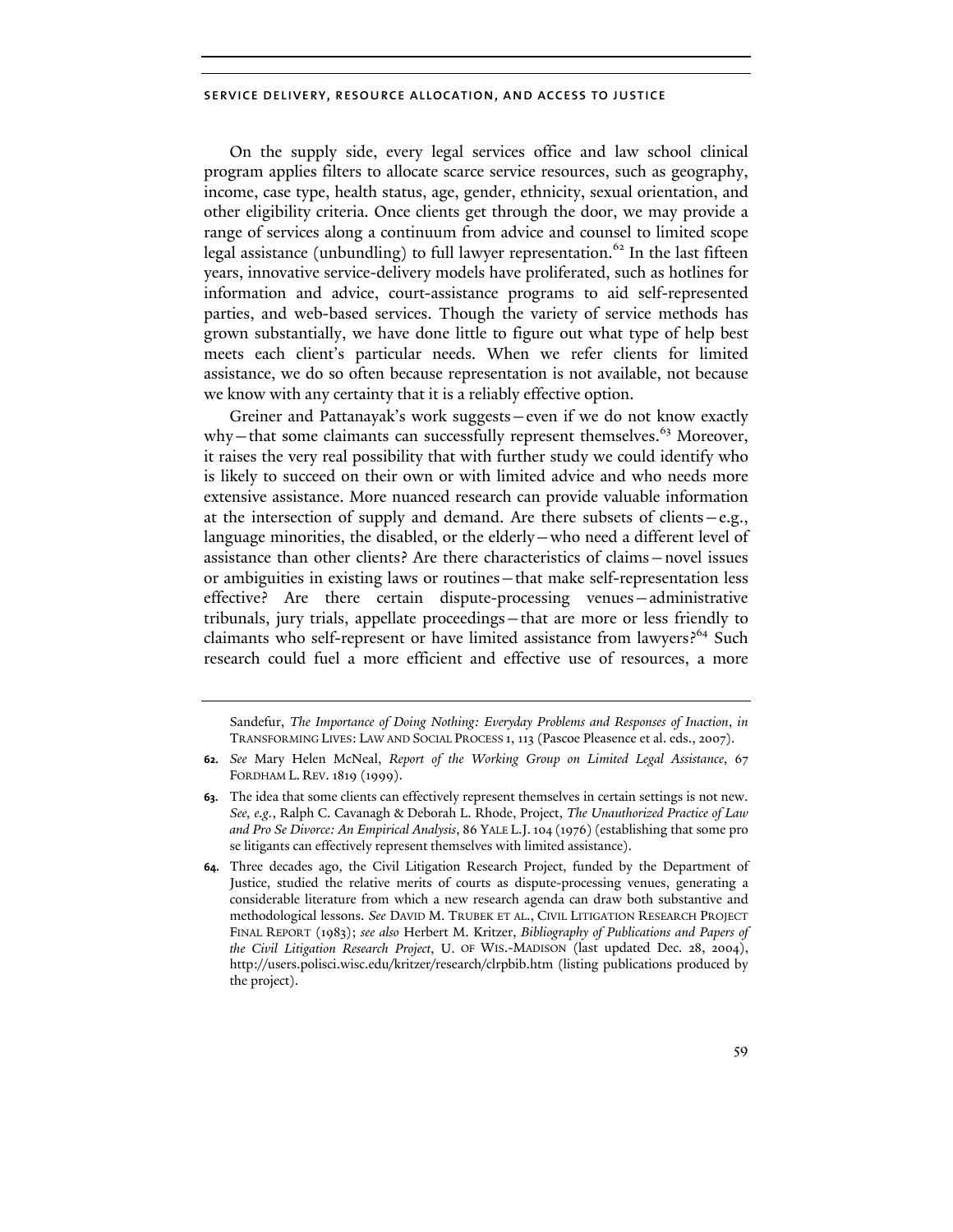consumer-driven delivery system, and greater transparency and accountability in the crucial gatekeeping and scope decisions that all providers must make.

## *C. Increasing Access to Justice: The Systemic Imperative*

At the systemic level, access-to-justice advocates have sought an entitlement to court-appointed legal representation in civil matters mirroring the right to assistance in criminal matters enunciated by the Supreme Court in Gideon v. Wainwright.<sup>65</sup> In its strongest form, so-called civil Gideon would require states to provide lawyers to virtually all civil litigants who cannot afford counsel.<sup>66</sup> In a more modest form, indigent litigants would be entitled to lawyers at government expense for a subset of cases with core rights at stake.<sup>67</sup> As a constitutional matter, the Supreme Court has made clear that any mandated right to counsel in civil cases requires evidence that nothing less than appointed legal representation will safeguard procedural rights and prevent error. 68

Alongside the normatively focused right-to-counsel movement, as noted above, we have seen the rapid expansion of localized, pragmatic, bottom-up innovations in nonlawyer and less-than-full-service assistance. The self-help or pro se movement aims to support litigants to represent themselves. Court simplification efforts are designed to reduce barriers to unrepresented parties. Where court procedures cannot be simplified and self-help is inadequate, lay advocacy or limited-scope representation by lawyers is prescribed.<sup>69</sup> While the impetus for many of these developments was to provide a stopgap until lawyer

**<sup>65.</sup>** 372 U.S. 335 (1963).

**<sup>66.</sup>** For an overview of civil *Gideon*, see Russell Engler, *Shaping a Context-Based Civil* Gideon *From the Dynamics of Social Change*, 15 TEMP. POL. & CIV. RTS. L. REV. 697 (2006); and Clare Pastore, *A Civil Right to Counsel: Closer to Reality?*, 42 LOY. L.A. L. REV. 1065 (2009).

**<sup>67.</sup>** *See* Russell Engler, *Connecting Self-Representation to Civil* Gideon*: What Existing Data Reveal About When Counsel Is Most Needed*, 37 FORDHAM URB. L.J. 37 (2010).

**<sup>68.</sup>** *See* Lassiter v. Dep't of Soc. Servs., 452 U.S. 18 (1981) (applying the balancing test proffered by Mathews v. Eldridge, 424 U.S. 319 (1976), to hold that the Due Process Clause of the Fourteenth Amendment does not require the appointment of counsel for indigent litigants in parental-termination proceedings); *see also* Jason Parkin, *Adaptable Due Process*, 160 U. PA. L. REV. 1309 (2012) (arguing that the constitutional adequacy of due process safeguards must evolve with the facts and circumstances of administrative adjudication).

**<sup>69.</sup>** *See* COMM'N ON NONLAWYER PRACTICE, AM. BAR ASS'N, NONLAWYER ACTIVITY IN LAW-RELATED SITUATIONS: A REPORT WITH RECOMMENDATIONS (1995); DEBORAH L. RHODE, ACCESS TO JUSTICE 89-91(2004).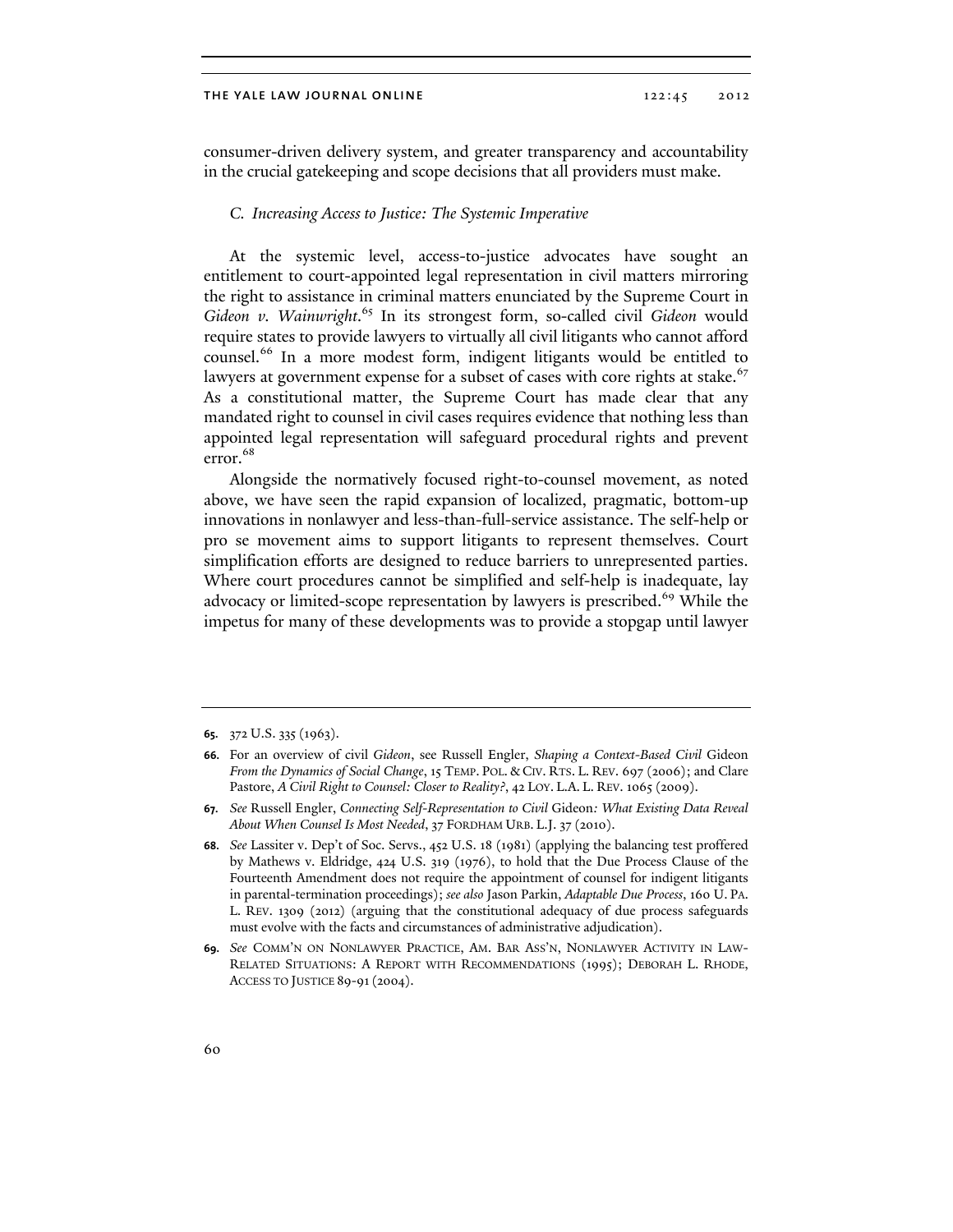services could be expanded, they have become significant features of the accessto-justice landscape in their own right.<sup>70</sup>

The Supreme Court's recent decision in *Turner v. Rogers* may significantly alter this landscape.<sup>71</sup> *Turner* is the first civil right-to-counsel case to reach the Court in thirty years. The question in *Turner* was whether a low-income father facing jail time for failure to pay child support in a civil contempt proceeding was entitled to a court-appointed lawyer.<sup>72</sup> Because the risk of incarceration has been a deciding factor in criminal and juvenile right-to-counsel cases, civil *Gideon* advocates believed they had a strong claim.73 While a five-to-four majority of the Supreme Court agreed that the defendant's due process rights had been violated, not a single Justice found a constitutional entitlement to counsel.74 Instead, the Court held that court-aided self-representation would have been sufficient to ensure petitioner Michael Turner's due process rights.<sup>75</sup>

**71.** 131 S. Ct. 2507 (2011).

**72.** Both parties referenced the Greiner and Pattanayak study in their briefs. The respondents' brief stated: "Lawyers are unlikely to make a substantial difference in these simple proceedings. A recent randomized, controlled Harvard study of simple, nonjury litigation found no significant difference in success rates between litigants who were offered legal representation and those who were not." Brief of Respondents at 54-55, *Turner*, 131 S. Ct. 2507 (No. 10-10), 2011 WL 481836. The petitioner's brief replied: "Respondents cite a study for the proposition that lawyers are unlikely to make a difference, but as its authors concede, the study is 'useless' for determining the value of legal representation." Reply Brief for Petitioner at 16 n.11, *Turner*, 131 S. Ct. 2507 (No. 10-10), 2011 WL 805230 (citation omitted).

- **73.** In *Lassiter*, the Court—in holding that there is no right to appointed counsel in cases involving termination of parental rights—noted a "presumption that there is a right to appointed counsel only where the indigent, if he is unsuccessful, may lose his personal freedom." *Lassiter*, 452 U.S. at 27.
- **74.** *Turner*, 131 U.S. at 2520.
- **75.** *Id.* The Justices themselves seem concerned with the existence of data or empirical evidence. *See* Transcript of Oral Argument at 23-24, *Turner*, 131 U.S. 2507 (No. 10-10) (question of Justice Kennedy) (requesting data about how often counsel appears in child-support contempt cases); *id.* at 30 (question of Justice Ginsburg) (asking for a jurisdiction where a "less than counsel" procedure has been instituted); *id.* at 50 (question of Justice Breyer) (asking for data on gender disparity in lawyers and stating that "[t]here must be some organization that's studied that"); *id.* at 53-54 (question of Justice Ginsburg) (asking whether anyone has computed how expensive counsel would be as opposed to confinement costs).

**<sup>70.</sup>** *See, e.g.*, Richard Zorza, *Access to Justice: The Emerging Consensus and Some Questions and Implications*, 94 JUDICATURE 156, 156-57 (2011) (describing the four key access-to-justice elements as "court simplification and services, bar flexibility, legal aid efficiency and availability, and system of triage and assignment").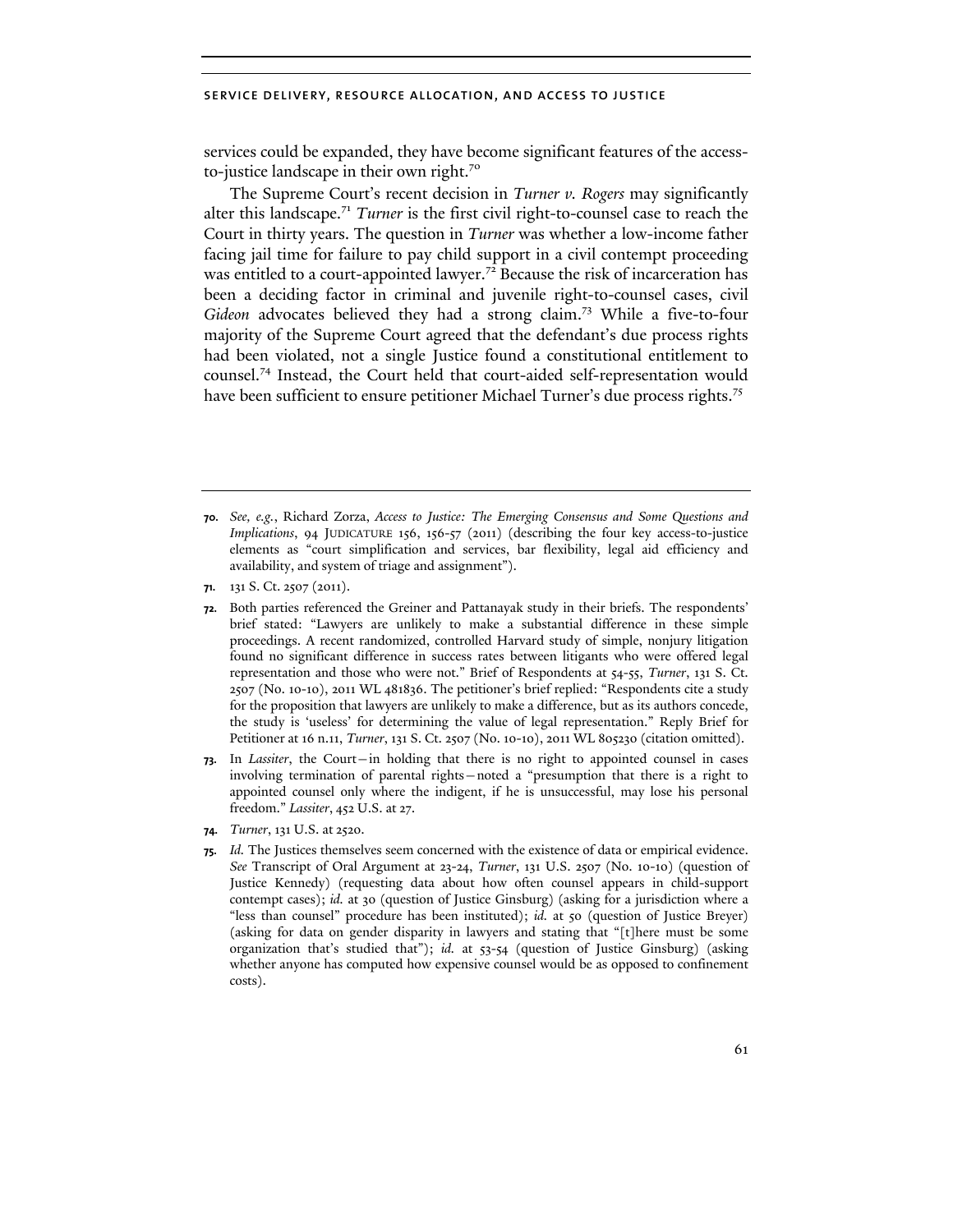Civil *Gideon* advocates reacted with a combination of dismay and cautious optimism.76 Some scholars and clinicians involved in the case applauded the outcome and called for increased pro se reform.77 Yet, regardless of one's normative views, after *Turner*, the route to court-ordered civil *Gideon* will require research that compares lawyer representation to less expensive alternatives.78 In fact, during oral argument, three of the five Justices in the *Turner* majority specifically requested data as they sought to weigh due process considerations.79 As one leading commentator recently observed about *Turner* and the challenge of determining when lawyers are constitutionally required, "[w]hile one can state the equation, one cannot do the math because the data are missing."80 Thus, for national right-to-counsel advocates and local innovators, developing a sizable, credible, and independent research capacity has become not just a good idea but an urgent necessity.

Indeed, an empirical study such as Greiner and Pattanayak's invites a more fundamental reassessment of the place of self-representation in the access-tojustice movement.<sup>81</sup> Self-help can mitigate concerns that professionals in general and legal services lawyers in particular create unnecessary and unwarranted dependency.<sup>82</sup> Lawyers should be available when our expertise makes a difference, and we should play a more limited role, if any, when other forms of representation are equally or more effective.<sup>83</sup> From this perspective, self-help is not a second-best alternative until everyone can have a lawyer. Rather, we should aspire to a justice system in which people with "the legal

**78.** The case will also present new challenges and opportunities for an over-taxed judiciary. *See* Richard Zorza, *The Implications of* Turner v. Rogers*: A New Day for Judges and the Self-Represented*, 50 JUDGES' J. 16 (2011).

**<sup>76.</sup>** *See Symposium (*Turner v. Rogers*)*, CONCURRING OPINIONS, http://www.concurringopinions.com /archives/category/symposium-turner-v-rogers (last visited June 24, 2012).

**<sup>77.</sup>** Benjamin H. Barton & Stephanos Bibas, *Triaging Appointed-Counsel Funding and Pro Se Access to Justice*, 160 U. PA. L. REV. 967, 970-71 (2012).

**<sup>79.</sup>** *See supra* note 75.

**<sup>80.</sup>** Judith Resnik, *Fairness in Numbers: A Comment on* AT&T v. Concepcion*,* Wal-Mart v. Dukes*, and* Turner v. Rogers, 125 HARV. L. REV. 78, 158 (2011).

**<sup>81.</sup>** Thoughtful commentators are already imagining what an access-maximizing system might look like in the post-*Turner* world. *See, e.g.*, Richard Zorza, The Access to Justice "Sorting Hat": Towards a System of Triage and Intake that Maximizes Access and Outcomes (2012) (unpublished manuscript) (on file with authors).

**<sup>82.</sup>** *See* Stephen Wexler, *Practicing Law for Poor People*, 79 YALE L.J. 1049, 1053 (1970).

**<sup>83.</sup>** *See* Richard Moorhead & Pascoe Pleasence, *Access to Justice After Universalism: Introduction*, 30 J.L. SOC'Y 1, 2-3 (2003).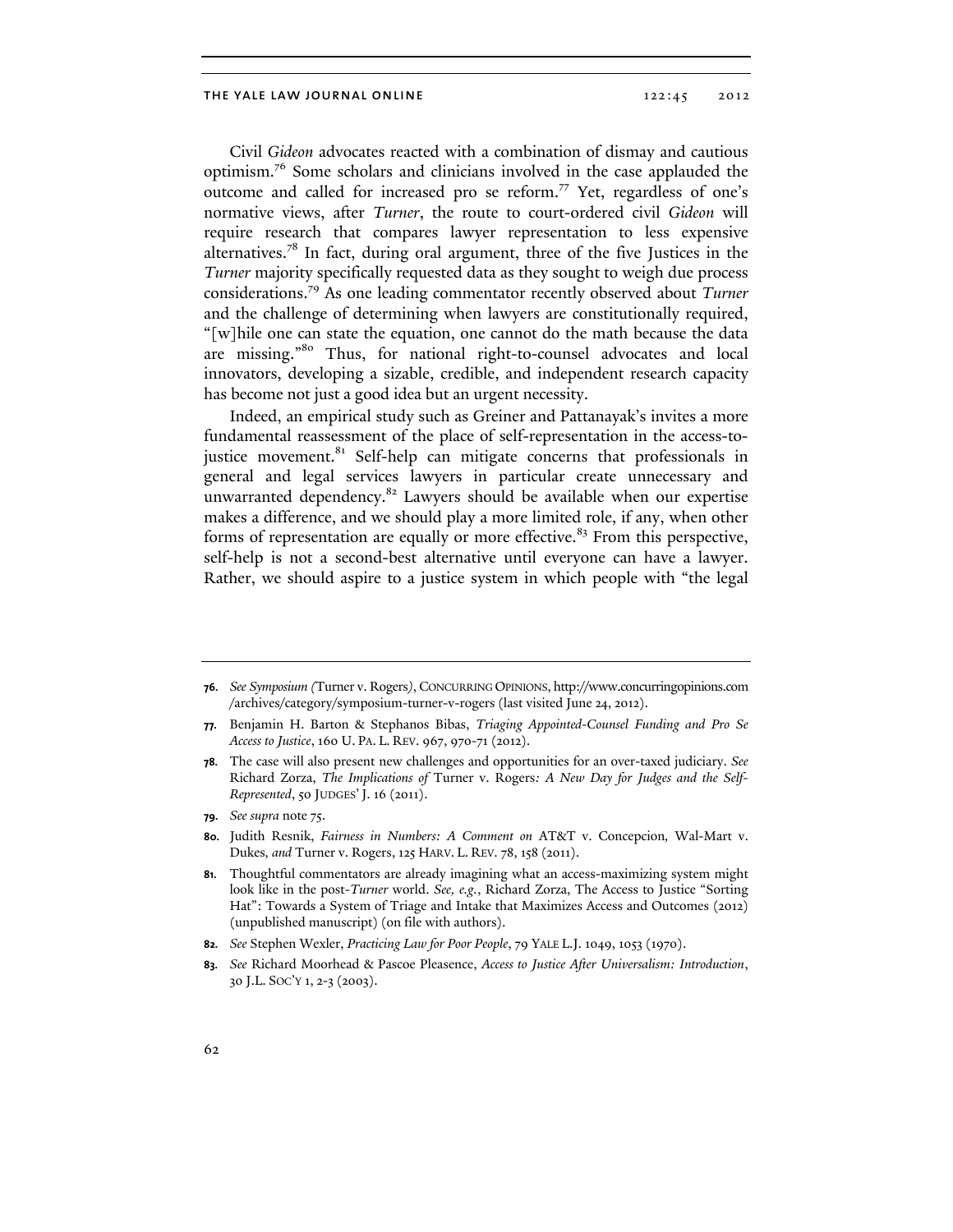problems of everyday life" can obtain fair and prompt dispute resolution on their own or with limited assistance.<sup>84</sup>

# **iii. the time is right for a robust research agenda**

Greiner and Pattanayak's work comes at an opportune time to develop and pursue a more robust legal services research agenda. First, there are important changes afoot in law schools and the service professions that provide fertile ground for empirical inquiry. Second, we have unprecedented infrastructure to support the growth of such research, including more than a thousand law school clinics, which can serve as laboratories to ask and answer important delivery, allocation, and efficacy questions. Finally, the policy marketplace is increasingly evidence-driven—at the most basic level, providers, policymakers, and funders want to know what works. In fact, it is difficult to imagine that we can garner significantly more funding without much better data.<sup>85</sup>

In recent years, law school faculties have become more methodologically diverse, with a proliferation of scholarly approaches that complement the traditional doctrinal core, including interdisciplinary studies, policy-focused research, and empirical legal studies. Of these developments, the most salient for our purposes is the rise of empiricism. This new empiricism comes in at least two distinct but related forms, both of which offer lenses through which we can better understand the service delivery, resource allocation, and accessto-justice dimensions of our work.<sup>86</sup> Likewise, other service professions have increasingly applied the use of best evidence to inform daily practice, especially evidence-based medicine, which has been adopted by the public and private sectors and is reflected in professional education.<sup>87</sup> From these sister

**<sup>84.</sup>** Ab Currie, *The Legal Problems of Everyday Life*, *in* 12 SOCIOLOGY OF CRIME, LAW, AND DEVIANCE: ACCESS TO JUSTICE 1(Rebecca Sandefur ed., 2009).

**<sup>85.</sup>** Jeffrey Selbin, Josh Rosenthal & Jeanne Charn, *Access to Evidence: How an Evidence-Based Delivery System Can Improve Legal Aid for Low- and Moderate-Income Americans*, CTR. FOR AM. PROGRESS (2011), http://www.americanprogress.org/issues/2011/06/pdf/evidence.pdf.

**<sup>86.</sup>** Empirical Legal Studies is a positivist-quantitative strand often associated with law and economics; the New Legal Realism is an interpretivist-qualitative strand often associated with socio-legal studies. *See* Elizabeth Chambliss, *When Do Facts Persuade? Some Thoughts on the Market for "Empirical Legal Studies*,*"* LAW & CONTEMP. PROBS., Spring 2008, at 17, 23, 31- 32; Howard Erlanger et al., Foreword, *Is It Time for a New Legal Realism?*, 2005 WIS. L. REV. 335, 336, 340.

**<sup>87.</sup>** *See, e.g.*, Gordon Guyatt et al., *Evidence-Based Medicine: A New Approach to Teaching the Practice of Medicine*, 268 J. AM. MED. ASS'N 2420 (1992); David L. Sackett et al., *Evidence Based Medicine: What It Is and What It Isn't*, 312 BMJ 71, 71 (1996) (defining evidence-based medicine as "the conscientious, explicit, and judicious use of current best evidence in making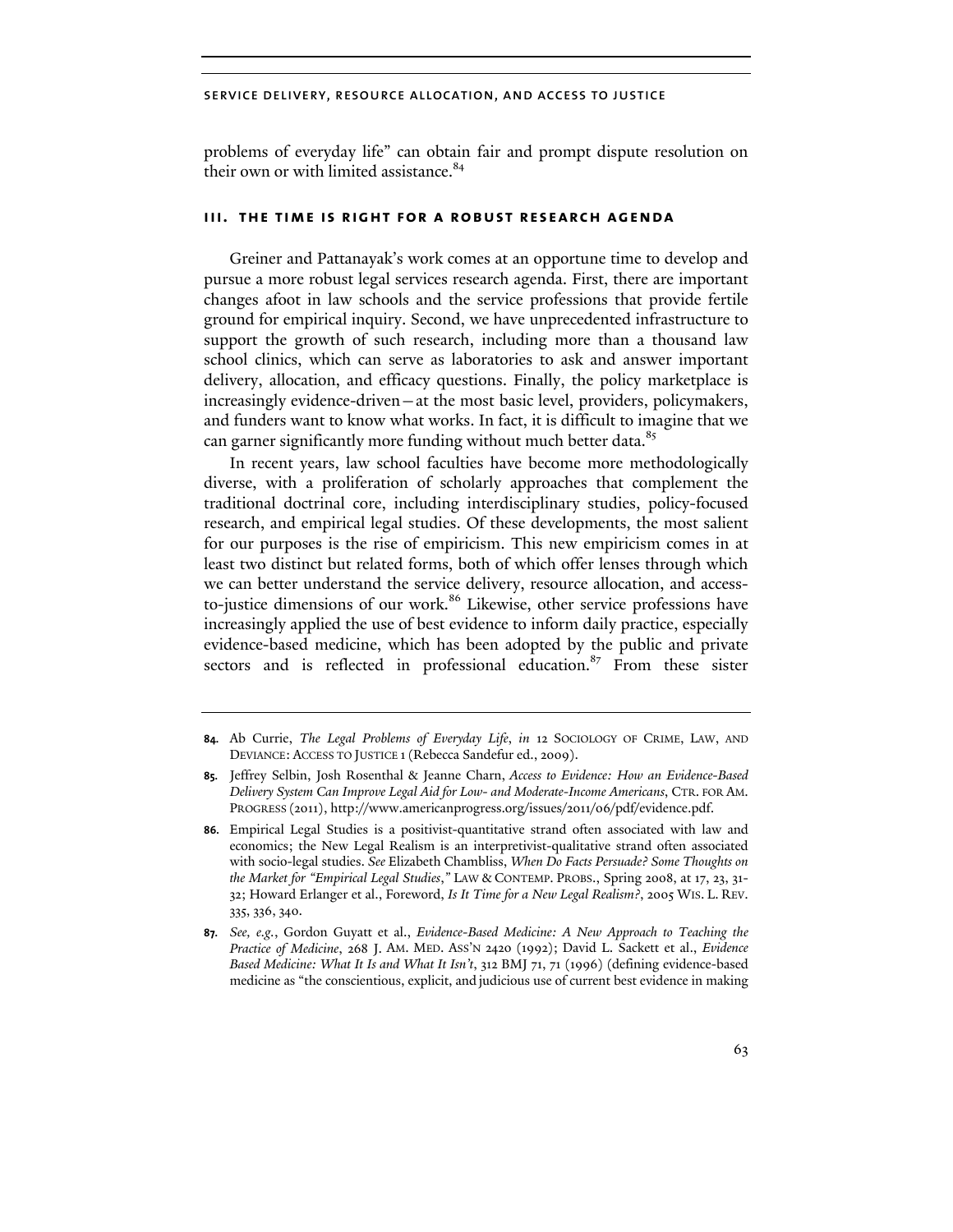professions we can learn some of the potential and limits of evidence-based approaches.<sup>88</sup>

While these trends in law schools and the service professions provide the expertise and examples to develop an evidence-based legal services delivery system, law school clinics can serve as primary sites of such inquiry.<sup>89</sup> Established in many cases as marginal, oppositional practices with an explicit social-justice mission, clinics have become institutionalized in the nation's law schools to a degree almost unimaginable to their founders.<sup>90</sup> During the last forty years, clinics have both contributed to the hands-on educational needs of law students and mitigated the persistent justice gap for low-income clients and community groups.<sup>91</sup> Clinicians have pioneered a wide array of servicedelivery methods, and clinics are well positioned to serve as research sites. Clinics have access to clients, courts, and other institutional actors. They operate within law schools full of potential research collaborators—it is no coincidence that Greiner and Pattanayak's first study was conducted in partnership with a law school clinic—and they can leverage the additional labor, expertise, and requisite detachment of social scientists within larger research universities.<sup>92</sup>

Multiple nodes of complementary legal services research activity have emerged in recent years. Under new leadership, the Legal Services Corporation has begun to commission studies to get a better handle on current needs,

**90.** Rebecca L. Sandefur & Jeffrey Selbin, *The Clinic Effect*, 16 CLINICAL L. REV.57 (2009).

decisions about the care of individual patients" through "integrating individual clinical expertise with the best available external clinical evidence from systematic research").

**<sup>88.</sup>** *See, e.g.*, W.A. Rogers, *Evidence-Based Medicine and Justice: A Framework for Looking at the Impact of EBM upon Vulnerable or Disadvantaged Groups*, 30 J. MED. ETHICS 141 (offering a social justice critique of evidence-based medicine); Mark R. Tonelli, *The Limits of Evidence-Based Medicine*, 46 RESPIRATORY CARE 1435 (2001) (arguing that clinical experience differs in kind, not degree, from empirical evidence and should be equally valued in medical decisionmaking).

**<sup>89.</sup>** Jeanne Charn & Jeffrey Selbin, The Clinic Lab Office (2010) (unpublished manuscript), http://www.nyls.edu/user\_files/1/3/4/15/1009/ClinicLabOffice.pdf. *See generally* Donald A. Schön, *Knowing-in-Action: The New Scholarship Requires a New Epistemology*, 2 CHANGE 27, 29 (1995) (arguing that law practice is "a setting not only for the application of knowledge but for its generation").

**<sup>91.</sup>** *See* David A. Santacroce & Robert R. Kuehn, *The 2010-11 Survey of Applied Legal Education*, CTR. FOR THE STUDY OF APPLIED LEGAL EDUC. (2012), http://www.csale.org/files/CSALE .Report.on.2010-11.Survey.5.16.12.Revised.pdf.

**<sup>92.</sup>** Jeanne Charn & Jeffrey Selbin, *Legal Aid, Law School Clinics and the Opportunity for Joint Gain*, MGMT. INFO. EXCHANGE J., Winter 2007, at 28.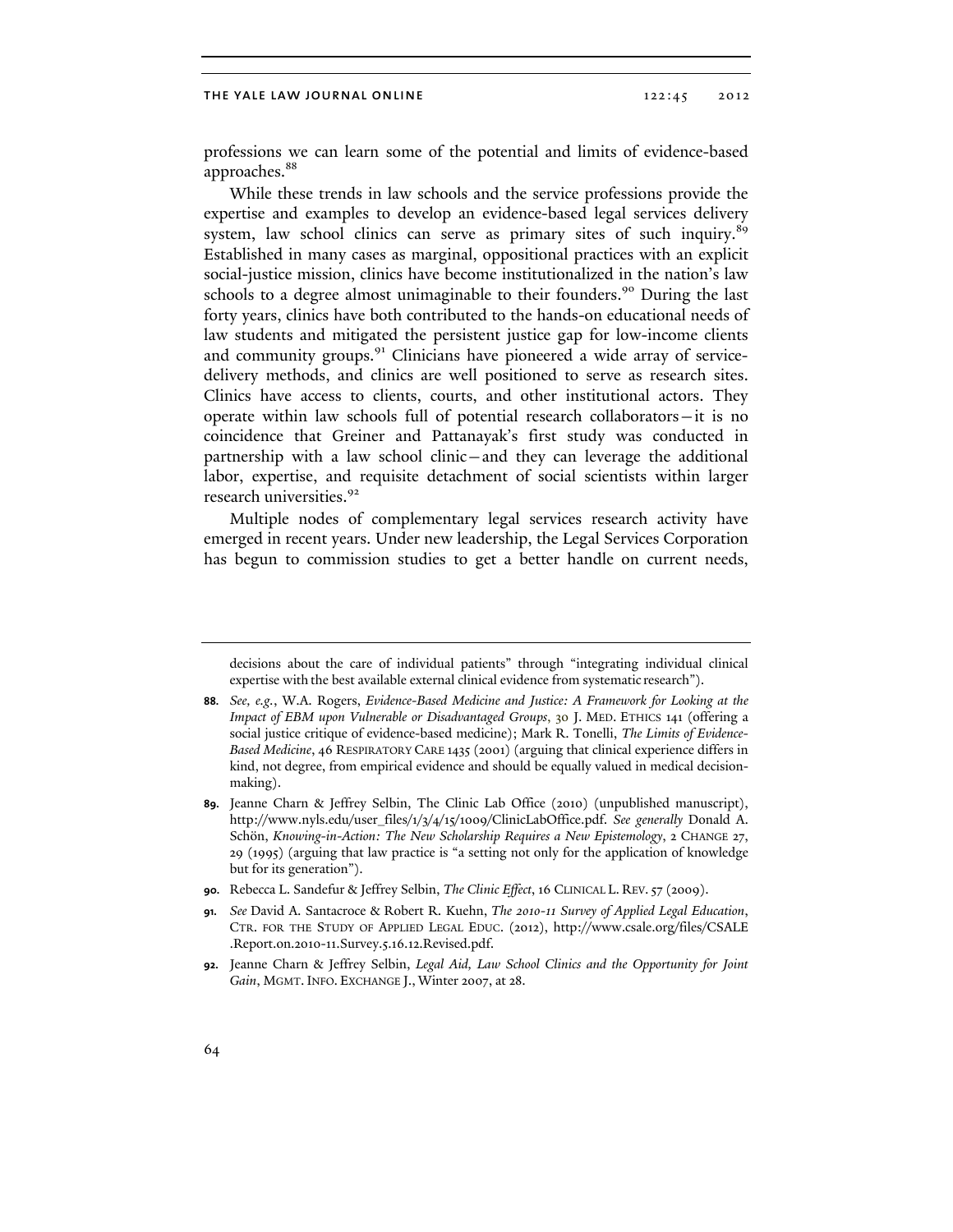activities, and expenditures.<sup>93</sup> In 2010, the Department of Justice established an Access to Justice Initiative, and one of its primary goals is to "[e]xpand research on innovative strategies to close the gap between the need for, and the availability of, quality legal assistance."94 Outside the federal government, the American Bar Foundation hired a prominent socio-legal scholar to direct a new access-to-justice research initiative.<sup>95</sup> In 2011, faculty from leading law schools—in collaboration with the Department of Justice and the American Bar Foundation—established a consortium to support and produce high-quality research on issues of importance to the legal services and access-to-justice fields.<sup>96</sup>

These initiatives will take on even greater salience in tight budget times. Policymakers are increasingly demanding evidence of efficacy to fund new or existing social programs. The Government Accounting Office and the Office of Management and Budget have examined a wide range of evaluation methods. Those offices have called for greater investment in program evaluation and recommend prioritizing programs backed by strong evidence.<sup>97</sup> Federal funding will be directed toward programs for which success can be measured and rigorously evaluated—where practical and ethical—by random assignment of clients to service and control groups.98 State legislatures, foundations, and other funders have likewise begun to insist upon such demonstrable

- **95.** For an example of the potential of the new American Bar Foundation initiative, see SANDEFUR & SMYTH, *supra* note 93.
- **96.** Deborah Rhode, *Access to Justice: An Agenda for Legal Education and Research*, 61 J. LEGAL EDUC. (forthcoming 2012), http://ssrn.com/abstract=1903769.
- **97.** U.S. GOV'T ACCOUNTABILITY OFFICE, GAO-10-30, PROGRAM EVALUATIONS: A VARIETY OF RIGOROUS METHODS CAN HELP IDENTIFY EFFECTIVE INTERVENTIONS (2009); Peter Orszag, *Building Rigorous Evidence To Drive Policy*, OFFICE OF MGMT.&BUDGET (June 8, 2009, 8:39 AM), http://www.whitehouse.gov/omb/blog/09/06/08/BuildingRigorousEvidencetoDrivePolicy.
- **98.** For example, the National Institute of Justice recently solicited research proposals in the area of indigent defense "to examine issues relevant to access to counsel and effective assistance of counsel in a scientifically rigorous way." Nat'l Inst. of Justice, *Social Science Research on Indigent Defense*, U.S. DEP'T OF JUSTICE 9 (2012), https://www.ncjrs.gov/pdffiles1/nij /sl001006.pdf. The solicitation noted that "[w]ithin applications proposing evaluation research, funding priority will be given to experimental research designs that use random selection and assignment of participants to experimental and control conditions." *Id.* at 9.

**<sup>93.</sup>** *See, e.g.*, REBECCA L. SANDEFUR & AARON C. SMYTH, ACCESS ACROSS AMERICA: FIRST REPORT OF THE CIVIL JUSTICE INFRASTRUCTURE MAPPING PROJECT (2011) (conducting the first-ever national study of the availability of civil legal services).

**<sup>94.</sup>** *The Access to Justice Initiative*, U.S. DEP'T OF JUSTICE, http://www.justice.gov/atj (last visited June 24, 2012); *see also* Laura K. Abel, *Evidence-Based Access to Justice*, 13 U. PA. J.L. & SOC. CHANGE 295 (2010) (discussing the need for increased empirical research to better target various access-to-justice interventions).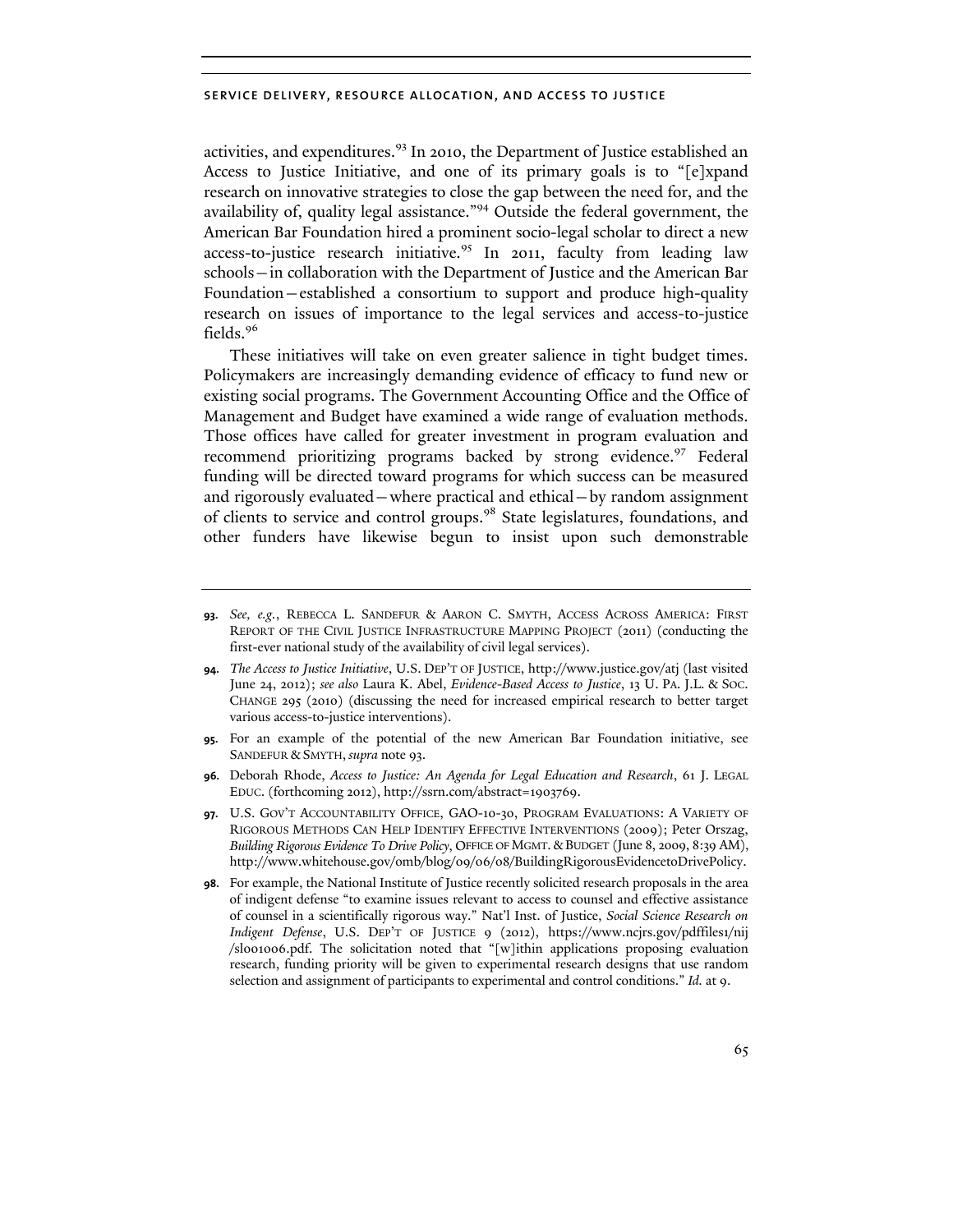outcomes.99 To maintain and expand upon our current resources, we have little choice but to facilitate and participate in more rigorous scrutiny of our work.<sup>100</sup>

# **conclusion**

So what does it mean to engage in such inquiry, and how might we begin to work more closely with researchers? We suggest several related and mutually reinforcing activities. First, we should acquire basic literacy in empirical methods so that we can communicate more effectively with researchers and interpret and apply research more wisely. Second, we should explicitly articulate our service goals to determine which processes and outcomes can be measured—and thus inform delivery and allocation decisions—and which judgments can only be made through clinical experience. Finally, and foundationally, we should commit ourselves "to a continuing effort to generate alternative methods, to put into operation whatever recommends itself to our objective appraisal, and to evaluate remorselessly our fondest pet notions."101 Such literacy, transparency, and open-mindedness are keys to advancing knowledge in the field.

There are many obvious challenges associated with the pursuit of a robust research agenda. As noted above, stakeholder resistance to research is inevitable. In addition, it will be no small task to identify new resources and to

**<sup>99.</sup>** *See, e.g.*, Sargent Shriver Civil Counsel Act, CAL. GOV. CODE § 68651(b)(5) (West 2011); Assembly Bill No. 590, 2009-2010 Sen., Reg. Sess. (Cal. 2009), *available at* http://leginfo.ca.gov/pub/09-10/bill/asm/ab\_0551-0600/ab\_590\_bill\_20091011\_chaptered.pdf; Sean Stannard-Stockton, *The Rise of Evidence-Based Grantmaking*, TACTICAL PHILANTHROPY (May 11, 2010, 8:29 AM), http://www.tacticalphilanthropy.com/2010/05/the-rise-of-evidence -based-grantmaking; *see also* Ashley Allen, *Investing for Impact: Innovations in Measurement and Evaluation*, PHILANTHROPY NEWS DIGEST (Sept. 28, 2011) http://foundationcenter.org /pnd/impact/impact\_item.jhtml?id=355100010 (discussing the development of evidencebased systems to guide grantmaking). *But see* Garry W. Jenkins, *Who's Afraid of Philanthrocapitalism?*, 61 CASE W. RES. L. REV. 753, 786 (2011) (sounding a note of caution about the rising emphasis on metrics-based and results-oriented giving, which can undermine philanthropic values and discourage individual and government giving).

**<sup>100.</sup>** For example, the Center for American Progress has established a "Doing What Works" project to encourage the evaluation of government programs' effectiveness and the corresponding investment of resources. *See Doing What Works*, CTR. FOR AM. PROGRESS, http://www.americanprogress.org/projects/doing\_what\_works (last visited June 24, 2012).

**<sup>101.</sup>** Frank Michelman, *The Legal Profession and Social Change: The Challenge to the Law Schools*, *in* THE PATH OF THE LAW FROM 1967: PROCEEDINGS AND PAPERS AT THE HARVARD LAW SCHOOL CONVOCATION HELD ON THE ONE-HUNDRED FIFTIETH ANNIVERSARY OF ITS FOUNDING 125, 128 (Arthur E. Sutherland ed., 1968) (referring to Harvard Law School's Community Legal Assistance Office, established in the fall of 1966 as a demonstration project funded by the federal Office of Economic Opportunity).